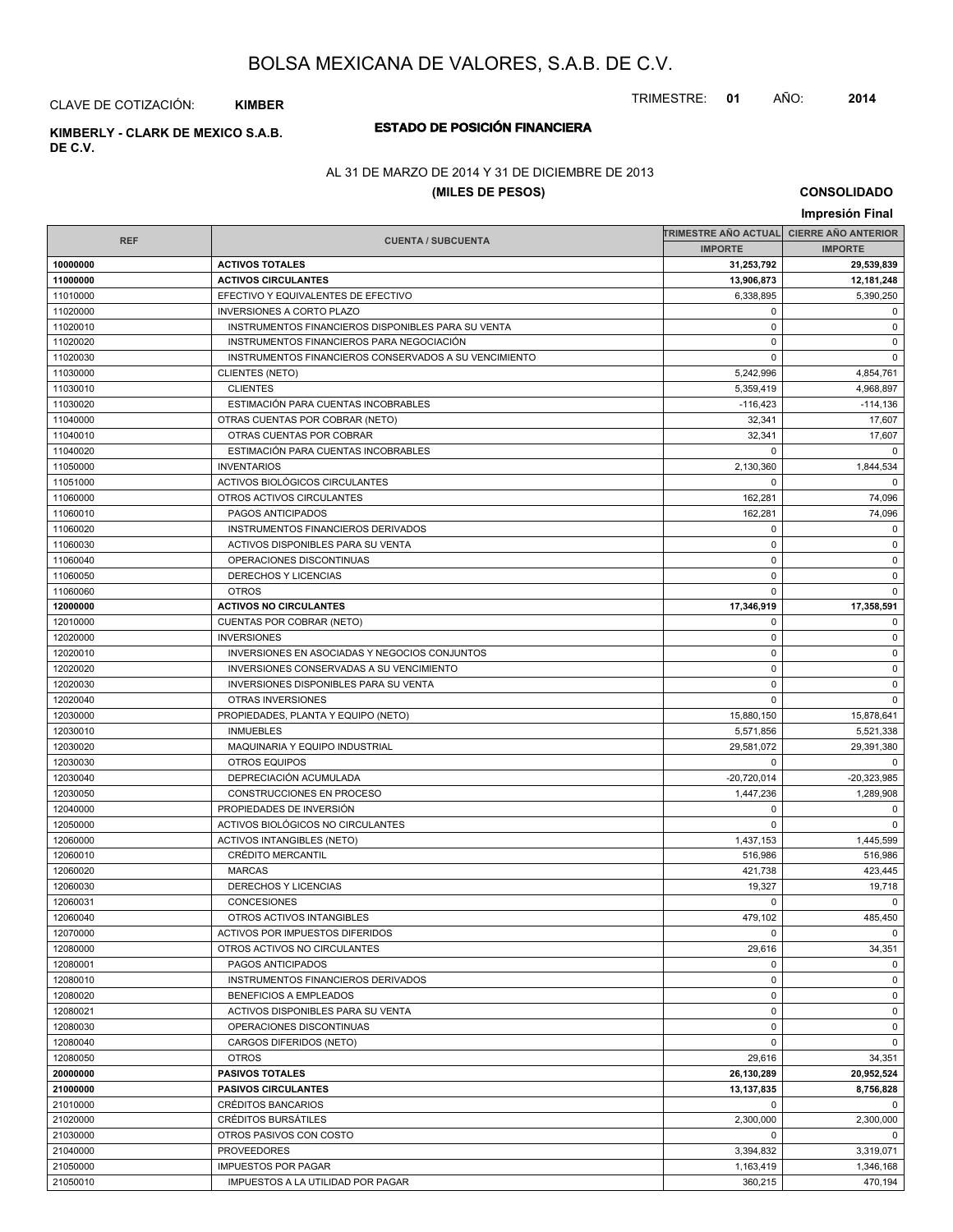TRIMESTRE: **01** AÑO: **2014**

CLAVE DE COTIZACIÓN: **KIMBER**

**DE C.V.**

## **ESTADO DE POSICIÓN FINANCIERA KIMBERLY - CLARK DE MEXICO S.A.B.**

### AL 31 DE MARZO DE 2014 Y 31 DE DICIEMBRE DE 2013

#### **(MILES DE PESOS)**

|            |                                                                                   |                                          | Impresión Final |
|------------|-----------------------------------------------------------------------------------|------------------------------------------|-----------------|
|            |                                                                                   | TRIMESTRE AÑO ACTUAL CIERRE AÑO ANTERIOR |                 |
| <b>REF</b> | <b>CUENTA / SUBCUENTA</b>                                                         | <b>IMPORTE</b>                           | <b>IMPORTE</b>  |
| 21050020   | OTROS IMPUESTOS POR PAGAR                                                         | 803,204                                  | 875,974         |
| 21060000   | OTROS PASIVOS CIRCULANTES                                                         | 6,279,584                                | 1,791,589       |
| 21060010   | <b>INTERESES POR PAGAR</b>                                                        | 107,986                                  | 102,960         |
| 21060020   | INSTRUMENTOS FINANCIEROS DERIVADOS                                                | $\mathbf 0$                              | $\mathbf 0$     |
| 21060030   | <b>INGRESOS DIFERIDOS</b>                                                         | $\Omega$                                 | $\Omega$        |
| 21060050   | <b>BENEFICIOS A EMPLEADOS</b>                                                     | 1,260,328                                | 1,085,471       |
| 21060060   | <b>PROVISIONES</b>                                                                | 154,942                                  | 184,243         |
| 21060061   | PASIVOS RELACIONADOS CON ACTIVOS DISPONIBLES PARA SU VENTA CIRCULANTES            | $\Omega$                                 | $\Omega$        |
| 21060070   | OPERACIONES DISCONTINUAS                                                          | $\Omega$                                 | $\Omega$        |
| 21060080   | <b>OTROS</b>                                                                      | 4,756,328                                | 418,915         |
| 22000000   | <b>PASIVOS NO CIRCULANTES</b>                                                     | 12,992,454                               | 12,195,696      |
| 22010000   | <b>CRÉDITOS BANCARIOS</b>                                                         | $\Omega$                                 | $\Omega$        |
| 22020000   | <b>CRÉDITOS BURSÁTILES</b>                                                        | 10,927,349                               | 10,177,845      |
| 22030000   | OTROS PASIVOS CON COSTO                                                           | $\Omega$                                 | $\mathbf 0$     |
| 22040000   | PASIVOS POR IMPUESTOS DIFERIDOS                                                   | 1,694,374                                | 1,712,747       |
| 22050000   | OTROS PASIVOS NO CIRCULANTES                                                      | 370,731                                  | 305,104         |
| 22050010   | INSTRUMENTOS FINANCIEROS DERIVADOS                                                | 218,864                                  | 160,131         |
| 22050020   | <b>INGRESOS DIFERIDOS</b>                                                         | $\Omega$                                 | $\Omega$        |
| 22050040   | <b>BENEFICIOS A EMPLEADOS</b>                                                     | 63,137                                   | 56,243          |
| 22050050   | <b>PROVISIONES</b>                                                                | $\mathbf 0$                              | $\mathbf 0$     |
| 22050051   | PASIVOS RELACIONADOS CON ACTIVOS DISPONIBLES PARA SU VENTA NO CIRCULANTES         | $\mathbf 0$                              | $\mathbf 0$     |
| 22050060   | OPERACIONES DISCONTINUAS                                                          | $\mathbf 0$                              | $\mathbf{0}$    |
| 22050070   | <b>OTROS</b>                                                                      | 88,730                                   | 88,730          |
| 30000000   | <b>CAPITAL CONTABLE</b>                                                           | 5,123,503                                | 8,587,315       |
| 30010000   | CAPITAL CONTABLE DE LA PARTICIPACIÓN CONTROLADORA                                 | 5,123,503                                | 8,587,315       |
| 30030000   | <b>CAPITAL SOCIAL</b>                                                             | 2,900,416                                | 2,900,918       |
| 30040000   | ACCIONES RECOMPRADAS                                                              | $\mathbf 0$                              | $\mathbf{0}$    |
| 30050000   | PRIMA EN EMISIÓN DE ACCIONES                                                      | $\mathbf 0$                              | $\mathbf 0$     |
| 30060000   | APORTACIONES PARA FUTUROS AUMENTOS DE CAPITAL                                     | $\mathbf 0$                              | $\mathbf 0$     |
| 30070000   | OTRO CAPITAL CONTRIBUIDO                                                          | $\mathbf 0$                              | $\mathbf 0$     |
| 30080000   | UTILIDADES RETENIDAS (PERDIDAS ACUMULADAS)                                        | 2,425,221                                | 5,847,545       |
| 30080010   | <b>RESERVA LEGAL</b>                                                              | 2.193                                    | 2,193           |
| 30080020   | <b>OTRAS RESERVAS</b>                                                             | 0                                        | $\mathbf 0$     |
| 30080030   | RESULTADOS DE EJERCICIOS ANTERIORES                                               | 1,449,451                                | 1,226,310       |
| 30080040   | RESULTADO DEL EJERCICIO                                                           | 973.577                                  | 4,619,042       |
| 30080050   | <b>OTROS</b>                                                                      | $\mathbf 0$                              | $\mathbf 0$     |
| 30090000   | OTROS RESULTADOS INTEGRALES ACUMULADOS (NETOS DE IMPUESTOS)                       | $-202, 134$                              | $-161,148$      |
| 30090010   | <b>GANANCIAS POR REVALUACIÓN DE PROPIEDADES</b>                                   | $\Omega$                                 | $\Omega$        |
| 30090020   | GANANCIAS (PERDIDAS) ACTUARIALES POR OBLIGACIONES LABORALES                       | $-57,033$                                | $-57,033$       |
| 30090030   | RESULTADO POR CONVERSIÓN DE MONEDAS EXTRANJERAS                                   | 8,104                                    | 7,976           |
| 30090040   | CAMBIOS EN LA VALUACIÓN DE ACTIVOS FINANCIEROS DISPONIBLES PARA SU VENTA          | $\Omega$                                 | $\Omega$        |
| 30090050   | CAMBIOS EN LA VALUACIÓN DE INSTRUMENTOS FINANCIEROS DERIVADOS                     | $-153,205$                               | $-112,091$      |
| 30090060   | CAMBIOS EN EL VALOR RAZONABLE DE OTROS ACTIVOS                                    | $\mathbf 0$                              | $\mathbf 0$     |
| 30090070   | PARTICIPACIÓN EN OTROS RESULTADOS INTEGRALES DE ASOCIADAS Y NEGOCIOS<br>CONJUNTOS | $\mathbf 0$                              | $\mathbf 0$     |
| 30090080   | OTROS RESULTADOS INTEGRALES                                                       | $\mathbf 0$                              | $\mathbf 0$     |
| 30020000   | CAPITAL CONTABLE DE LA PARTICIPACIÓN NO CONTROLADORA                              | $\Omega$                                 | $\Omega$        |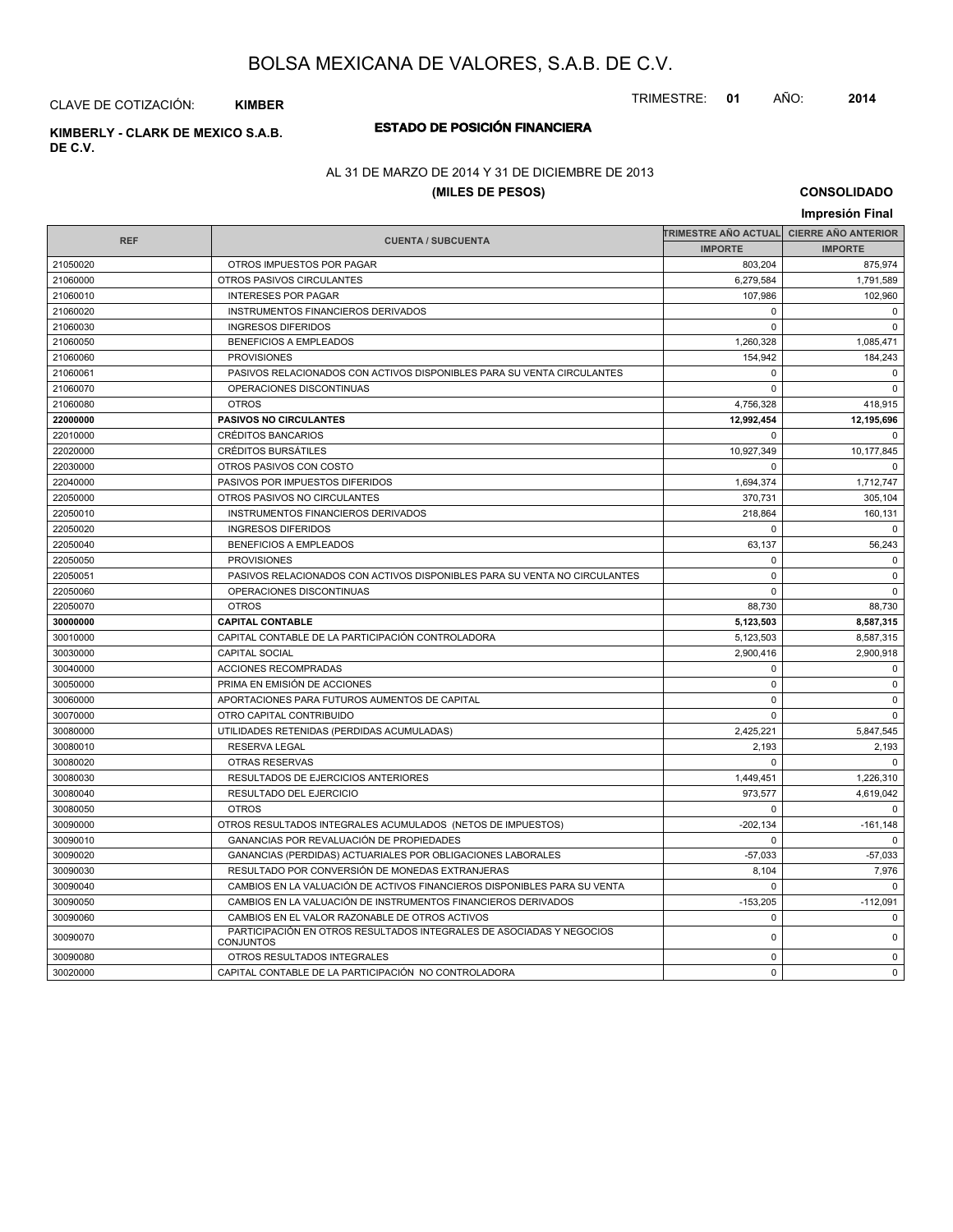TRIMESTRE: **01** AÑO: **2014**

#### CLAVE DE COTIZACIÓN: **KIMBER**

# **DE C.V.**

### **ESTADO DE POSICIÓN FINANCIERA KIMBERLY - CLARK DE MEXICO S.A.B. DATOS INFORMATIVOS**

### AL 31 DE MARZO DE 2014 Y 31 DE DICIEMBRE DE 2013

#### **(MILES DE PESOS)**

| <b>CIERRE AÑO ANTERIOR</b><br><b>TRIMESTRE AÑO ACTUAL</b><br><b>REF</b><br><b>CONCEPTOS</b><br><b>IMPORTE</b><br><b>IMPORTE</b><br>91000010<br>PASIVOS MONEDA EXTRANJERA CORTO PLAZO<br>1,884,211<br>PASIVOS MONEDA EXTRANJERA LARGO PLAZO<br>91000020 | Impresión Final |
|--------------------------------------------------------------------------------------------------------------------------------------------------------------------------------------------------------------------------------------------------------|-----------------|
|                                                                                                                                                                                                                                                        |                 |
|                                                                                                                                                                                                                                                        |                 |
|                                                                                                                                                                                                                                                        | 1,869,869       |
|                                                                                                                                                                                                                                                        | 0               |
| CAPITAL SOCIAL NOMINAL<br>8,530<br>91000030                                                                                                                                                                                                            | 8,531           |
| CAPITAL SOCIAL POR ACTUALIZACIÓN<br>2,891,886<br>91000040                                                                                                                                                                                              | 2,892,387       |
| FONDOS PARA PENSIONES Y PRIMA DE ANTIGÜEDAD<br>378,127<br>91000050                                                                                                                                                                                     | 398,511         |
| NUMERO DE FUNCIONARIOS (*)<br>91000060                                                                                                                                                                                                                 | 0               |
| NUMERO DE EMPLEADOS (*)<br>2,659<br>91000070                                                                                                                                                                                                           | 2,654           |
| NUMERO DE OBREROS (*)<br>5.271<br>91000080                                                                                                                                                                                                             | 5,144           |
| NUMERO DE ACCIONES EN CIRCULACIÓN (*)<br>3,126,808,747<br>3,127,349,476<br>91000090                                                                                                                                                                    |                 |
| NUMERO DE ACCIONES RECOMPRADAS (*)<br>14,295,781<br>91000100                                                                                                                                                                                           | 26,299,649      |
| EFECTIVO RESTRINGIDO (1)<br>91000110<br>O                                                                                                                                                                                                              | 0               |
| DEUDA DE ASOCIADAS GARANTIZADA<br>91000120<br>0                                                                                                                                                                                                        | 0               |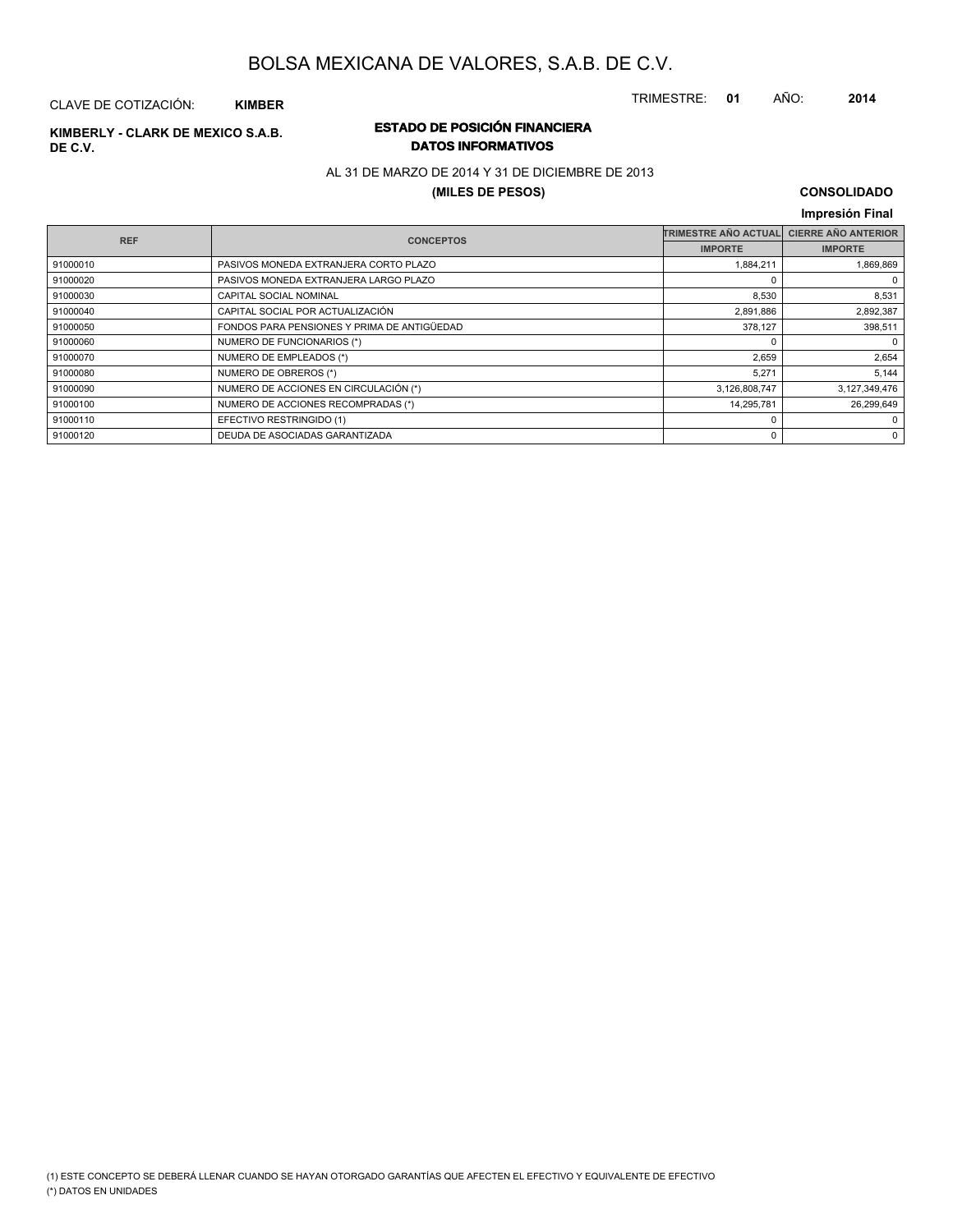**KIMBERLY - CLARK DE MEXICO S.A.B. DE C.V.** CLAVE DE COTIZACIÓN: **KIMBER** TRIMESTRE: **01** AÑO: **2014**

#### **ESTADOS DE RESULTADOS INTEGRALES**

#### **CONSOLIDADO**

#### POR LOS PERIODOS DE TRES MESES TERMINADOS AL 31 DE MARZO DE 2014 Y 2013

|            | (MILES DE PESOS)                                                              |                   |                  |                     |                  |  |
|------------|-------------------------------------------------------------------------------|-------------------|------------------|---------------------|------------------|--|
|            |                                                                               | <b>AÑO ACTUAL</b> |                  | <b>AÑO ANTERIOR</b> |                  |  |
| <b>REF</b> | <b>CUENTA / SUBCUENTA</b>                                                     | <b>ACUMULADO</b>  | <b>TRIMESTRE</b> | <b>ACUMULADO</b>    | <b>TRIMESTRE</b> |  |
| 40010000   | <b>INGRESOS NETOS</b>                                                         | 7,262,487         | 7,262,487        | 7,571,536           | 7,571,536        |  |
| 40010010   | <b>SERVICIOS</b>                                                              | $\Omega$          | $\Omega$         | $\Omega$            | $\Omega$         |  |
| 40010020   | <b>VENTA DE BIENES</b>                                                        | 7,262,487         | 7,262,487        | 7,571,536           | 7,571,536        |  |
| 40010030   | <b>INTERESES</b>                                                              | $\Omega$          | $\mathbf 0$      | $\Omega$            | $\mathbf 0$      |  |
| 40010040   | <b>REGALIAS</b>                                                               | $\Omega$          | $\Omega$         | $\Omega$            | $\Omega$         |  |
| 40010050   | <b>DIVIDENDOS</b>                                                             | $\mathbf 0$       | $\mathbf 0$      | $\mathbf 0$         | $\mathbf 0$      |  |
| 40010060   | ARRENDAMIENTO                                                                 | $\Omega$          | $\Omega$         | $\Omega$            | $\mathbf 0$      |  |
| 40010061   | CONSTRUCCIÓN                                                                  | $\mathbf 0$       | $\mathbf 0$      | $\mathbf 0$         | $\mathbf 0$      |  |
| 40010070   | <b>OTROS</b>                                                                  | $\mathbf 0$       | $\mathbf 0$      | $\Omega$            | $\mathbf 0$      |  |
| 40020000   | <b>COSTO DE VENTAS</b>                                                        | 4,463,932         | 4,463,932        | 4,578,380           | 4,578,380        |  |
| 40021000   | UTILIDAD (PÉRDIDA) BRUTA                                                      | 2,798,555         | 2.798.555        | 2,993,156           | 2,993,156        |  |
| 40030000   | <b>GASTOS GENERALES</b>                                                       | 1,229,593         | 1,229,593        | 1,182,569           | 1,182,569        |  |
| 40040000   | UTILIDAD (PÉRDIDA) ANTES DE OTROS INGRESOS Y GASTOS, NETO                     | 1.568.962         | 1.568.962        | 1,810,587           | 1,810,587        |  |
| 40050000   | OTROS INGRESOS Y (GASTOS), NETO                                               | $\mathbf{0}$      | 0                | 0                   | $\mathbf{0}$     |  |
| 40060000   | UTILIDAD (PÉRDIDA) DE OPERACIÓN (*)                                           | 1,568,962         | 1,568,962        | 1,810,587           | 1,810,587        |  |
| 40070000   | <b>INGRESOS FINANCIEROS</b>                                                   | 48,551            | 48,551           | 85,884              | 85,884           |  |
| 40070010   | <b>INTERESES GANADOS</b>                                                      | 48,551            | 48,551           | 38,463              | 38,463           |  |
| 40070020   | UTILIDAD POR FLUCTUACIÓN CAMBIARIA, NETO                                      | $\mathbf 0$       | $\mathbf 0$      | 47,421              | 47,421           |  |
| 40070030   | UTILIDAD POR DERIVADOS, NETO                                                  | $\pmb{0}$         | $\mathsf 0$      | $\mathbf 0$         | $\mathsf 0$      |  |
| 40070040   | UTILIDAD POR CAMBIOS EN VALOR RAZONABLE DE INSTRUMENTOS<br><b>FINANCIEROS</b> | $\mathbf 0$       | $\Omega$         | $\mathbf 0$         | $\mathbf 0$      |  |
| 40070050   | OTROS INGRESOS FINANCIEROS                                                    | $\mathbf 0$       | $\mathbf 0$      | $\mathbf 0$         | $\Omega$         |  |
| 40080000   | <b>GASTOS FINANCIEROS</b>                                                     | 185,286           | 185.286          | 199,746             | 199,746          |  |
| 40080010   | <b>INTERESES PAGADOS</b>                                                      | 184,770           | 184,770          | 199,746             | 199,746          |  |
| 40080020   | PÉRDIDA POR FLUCTUACIÓN CAMBIARIA, NETO                                       | 516               | 516              | $\mathbf 0$         | $\mathbf 0$      |  |
| 40080030   | PÉRDIDA POR DERIVADOS, NETO                                                   | $\mathbf 0$       | $\mathbf 0$      | $\pmb{0}$           | $\mathbf 0$      |  |
| 40080050   | PÉRDIDA POR CAMBIOS EN VALOR RAZONABLE DE INSTRUMENTOS<br><b>FINANCIEROS</b>  | $\mathbf 0$       | $\mathbf 0$      | $\Omega$            | $\mathbf 0$      |  |
| 40080060   | <b>OTROS GASTOS FINANCIEROS</b>                                               | $\mathbf 0$       | $\mathbf 0$      | $\mathbf 0$         | $\mathbf 0$      |  |
| 40090000   | <b>INGRESOS (GASTOS) FINANCIEROS NETO</b>                                     | $-136,735$        | -136,735         | $-113,862$          | $-113,862$       |  |
| 40100000   | PARTICIPACIÓN EN LOS RESULTADOS DE ASOCIADAS Y NEGOCIOS<br><b>CONJUNTOS</b>   | $\mathbf 0$       | 0                | $\mathbf 0$         | $\Omega$         |  |
| 40110000   | UTILIDAD (PÉRDIDA) ANTES DE IMPUESTOS A LA UTILIDAD                           | 1,432,227         | 1,432,227        | 1,696,725           | 1,696,725        |  |
| 40120000   | <b>IMPUESTOS A LA UTILIDAD</b>                                                | 458,650           | 458.650          | 526.660             | 526,660          |  |
| 40120010   | <b>IMPUESTO CAUSADO</b>                                                       | 459,404           | 459,404          | 584,660             | 584,660          |  |
| 40120020   | <b>IMPUESTO DIFERIDO</b>                                                      | $-754$            | $-754$           | $-58,000$           | $-58,000$        |  |
| 40130000   | UTILIDAD (PÉRDIDA) DE LAS OPERACIONES CONTINUAS                               | 973,577           | 973,577          | 1,170,065           | 1,170,065        |  |
| 40140000   | UTILIDAD (PÉRDIDA) DE LAS OPERACIONES DISCONTINUAS, NETO                      | $\mathbf 0$       | $\Omega$         | $\mathbf 0$         | $\mathbf 0$      |  |
| 40150000   | UTILIDAD (PÉRDIDA) NETA                                                       | 973,577           | 973,577          | 1,170,065           | 1,170,065        |  |
| 40160000   | PARTICIPACIÓN NO CONTROLADORA EN LA UTILIDAD (PÉRDIDA) NETA                   | $\mathbf 0$       | 0                | $\mathbf 0$         | $\Omega$         |  |
| 40170000   | PARTICIPACIÓN CONTROLADORA EN LA UTILIDAD (PÉRDIDA) NETA                      | 973,577           | 973,577          | 1,170,065           | 1,170,065        |  |
|            |                                                                               |                   |                  |                     |                  |  |
| 40180000   | UTILIDAD (PÉRDIDA) NETA BÁSICA POR ACCIÓN                                     | 0.31              | 0.31             | 0.37                | 0.37             |  |
| 40190000   | UTILIDAD (PÉRDIDA) NETA POR ACCIÓN DILUIDA                                    | $\Omega$          | $\Omega$         | 0.00                | 0.00             |  |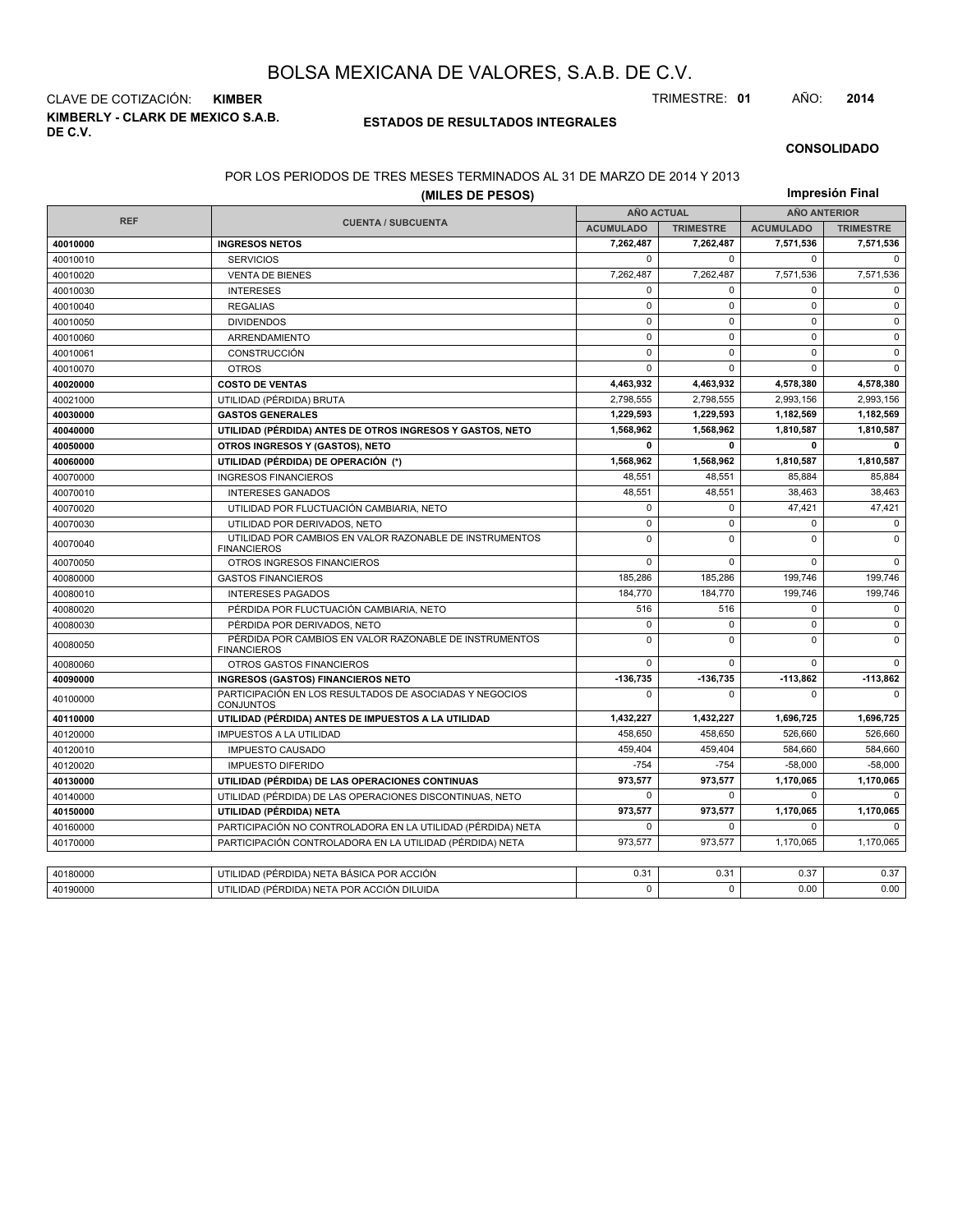**KIMBERLY - CLARK DE MEXICO S.A.B. DE C.V.** CLAVE DE COTIZACIÓN: **KIMBER** TRIMESTRE: **01** AÑO: **2014**

<sup>40310000</sup> UTILIDAD (PÉRDIDA) INTEGRAL ATRIBUIBLE A LA PARTICIPACIÓN CONTROLADORA

#### **ESTADOS DE RESULTADOS INTEGRALES OTROS RESULTADOS INTEGRALES (NETOS DE**

#### **IMPUESTOS)**

POR LOS PERIODOS DE TRES MESES TERMINADOS AL 31 DE MARZO DE 2014 Y 2013

#### **(MILES DE PESOS)**

**Impresión Final**

932,591 932,591 1,110,168 1,110,168

| <b>REF</b> |                                                                                                 | <b>AÑO ACTUAL</b>                                        |              | <b>ANO ANTERIOR</b> |           |  |
|------------|-------------------------------------------------------------------------------------------------|----------------------------------------------------------|--------------|---------------------|-----------|--|
|            | <b>CUENTA / SUBCUENTA</b>                                                                       | <b>ACUMULADO</b><br><b>TRIMESTRE</b><br><b>ACUMULADO</b> |              | <b>TRIMESTRE</b>    |           |  |
| 40200000   | UTILIDAD (PÉRDIDA) NETA                                                                         | 973,577                                                  | 973.577      | 1,170,065           | 1,170,065 |  |
|            | <b>PARTIDAS QUE NO SERAN RECLASIFICADAS A RESULTADOS</b>                                        |                                                          |              |                     |           |  |
| 40210000   | GANANCIAS POR REVALUACIÓN DE PROPIEDADES                                                        | $\Omega$                                                 | n            |                     | $\Omega$  |  |
| 40220000   | GANANCIAS (PÉRDIDAS) ACTUARIALES POR OBLIGACIONES LABORALES                                     | ŋ                                                        | ŋ            |                     | $\Omega$  |  |
| 40220100   | PARTICIPACIÓN EN RESULTADOS POR REVALUACIÓN DE PROPIEDADES DE<br>ASOCIADAS Y NEGOCIOS CONJUNTOS | 0                                                        | ŋ            |                     | $\Omega$  |  |
|            | <b>PARTIDAS QUE PUEDEN SER RECLASIFICADAS SUBSECUENTEMENTE A</b><br><b>RESULTADOS</b>           |                                                          |              |                     |           |  |
| 40230000   | RESULTADO POR CONVERSIÓN DE MONEDAS EXTRANJERAS                                                 | 128                                                      | 128          | $-46,342$           | $-46,342$ |  |
| 40240000   | CAMBIOS EN LA VALUACIÓN DE ACTIVOS FINANCIEROS DISPONIBLES PARA<br><b>SU VENTA</b>              | $\Omega$                                                 |              |                     | $\Omega$  |  |
| 40250000   | CAMBIOS EN LA VALUACIÓN DE INSTRUMENTOS FINANCIEROS DERIVADOS                                   | $-41, 114$                                               | $-41,114$    | $-13,555$           | $-13,555$ |  |
| 40260000   | CAMBIOS EN EL VALOR RAZONABLE DE OTROS ACTIVOS                                                  |                                                          |              |                     | $\Omega$  |  |
| 40270000   | PARTICIPACIÓN EN OTROS RESULTADOS INTEGRALES DE ASOCIADAS Y<br>NEGOCIOS CONJUNTOS               | $\Omega$                                                 |              |                     | $\Omega$  |  |
| 40280000   | OTROS RESULTADOS INTEGRALES                                                                     | 0                                                        | $\mathbf{r}$ | O                   | 0         |  |
| 40290000   | TOTAL DE OTROS RESULTADOS INTEGRALES                                                            | -40,986                                                  | -40,986      | -59,897             | -59,897   |  |
|            |                                                                                                 |                                                          |              |                     |           |  |
| 40300000   | UTILIDAD (PÉRDIDA) INTEGRAL                                                                     | 932,591                                                  | 932,591      | 1,110,168           | 1,110,168 |  |
| 40320000   | UTILIDAD (PÉRDIDA) INTEGRAL ATRIBUIBLE A LA PARTICIPACIÓN NO<br><b>CONTROLADORA</b>             |                                                          |              |                     | $\Omega$  |  |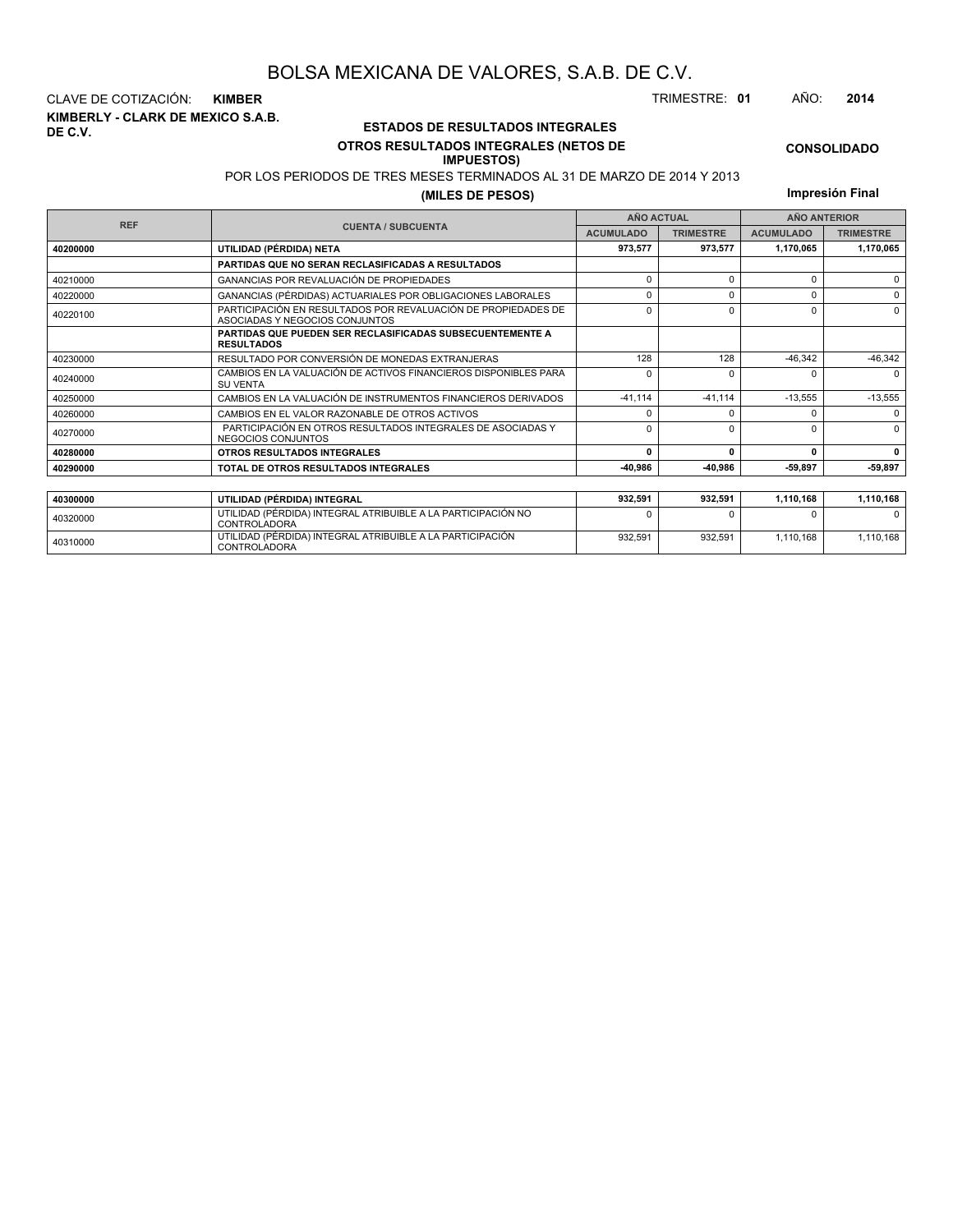**KIMBERLY - CLARK DE MEXICO S.A.B. DE C.V.** CLAVE DE COTIZACIÓN: **KIMBER** TRIMESTRE: **01** AÑO: **2014**

#### **ESTADOS DE RESULTADOS INTEGRALES DATOS INFORMATIVOS**

#### **CONSOLIDADO**

**Impresión Final**

#### POR LOS PERIODOS DE TRES MESES TERMINADOS AL 31 DE MARZO DE 2014 Y 2013

#### **(MILES DE PESOS)**

| <b>REF</b> |                                       | AÑO ACTUAL       |                  | <b>ANO ANTERIOR</b> |                  |  |
|------------|---------------------------------------|------------------|------------------|---------------------|------------------|--|
|            | <b>CUENTA / SUBCUENTA</b>             | <b>ACUMULADO</b> | <b>TRIMESTRE</b> | <b>ACUMULADO</b>    | <b>TRIMESTRE</b> |  |
| 92000010   | DEPRECIACIÓN Y AMORTIZACIÓN OPERATIVA | 406.454          | 406.454          | 379.709             | 379,709          |  |
| 92000020   | PTU CAUSADA                           | 160,711          | 160,711          | 184,318             | 184,318          |  |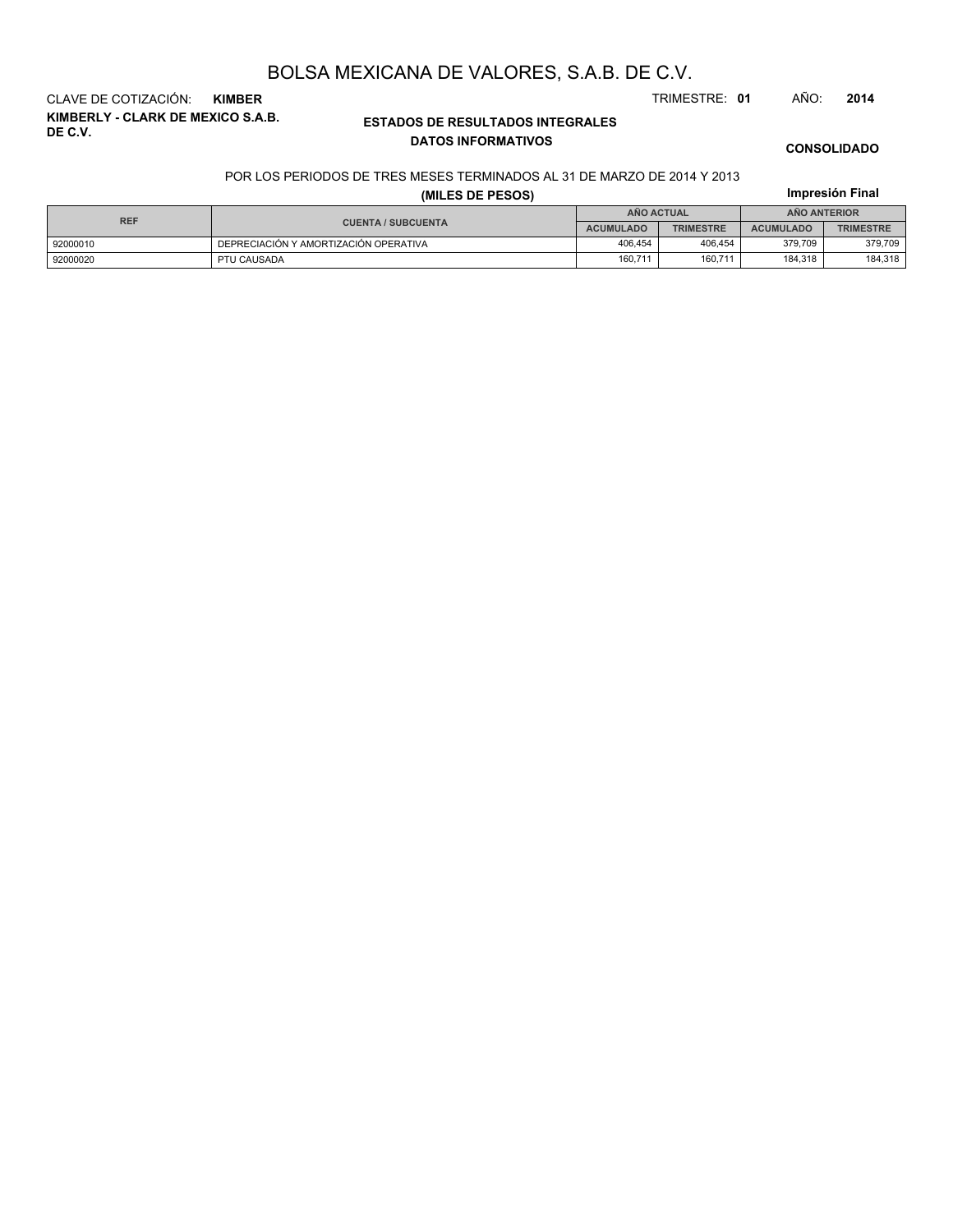(\*\*) INFORMACIÓN ULTIMOS 12 MESES, para las emisoras

(\*) DEFINIRA CADA EMPRESA

## BOLSA MEXICANA DE VALORES, S.A.B. DE C.V.

**KIMBERLY - CLARK DE MEXICO S.A.B. DE C.V.** CLAVE DE COTIZACIÓN: **KIMBER** TRIMESTRE: **01** AÑO: **2014**

### **ESTADOS DE RESULTADOS INTEGRALES DATOS INFORMATIVOS (12 MESES)**

**CONSOLIDADO**

#### POR LOS PERIODOS DE TRES MESES TERMINADOS AL 31 DE MARZO DE 2014 Y 2013

**(MILES DE PESOS)**

|  | Impresión Final |  |
|--|-----------------|--|
|  |                 |  |

| <b>REF</b> |                                                              | <b>AÑO</b>    |                 |  |  |
|------------|--------------------------------------------------------------|---------------|-----------------|--|--|
|            | <b>CUENTA / SUBCUENTA</b>                                    | <b>ACTUAL</b> | <b>ANTERIOR</b> |  |  |
| 92000030   | INGRESOS NETOS (**)                                          | 29,368,467    | 29,693,776      |  |  |
| 92000040   | UTILIDAD (PÉRDIDA) DE OPERACIÓN (**)                         | 6,966,391     | 6,977,903       |  |  |
| 92000050   | PARTICIPACIÓN CONTROLADORA EN LA UTILIDAD (PÉRDIDA) NETA(**) | 4.422.554     | 4.384.216       |  |  |
| 92000060   | UTILIDAD (PÉRDIDA) NETA (**)                                 | 4,422,554     | 4.384.216       |  |  |
| 92000070   | DEPRECIACIÓN Y AMORTIZACIÓN OPERATIVA (**)                   | 1,543,658     | 1,489,432       |  |  |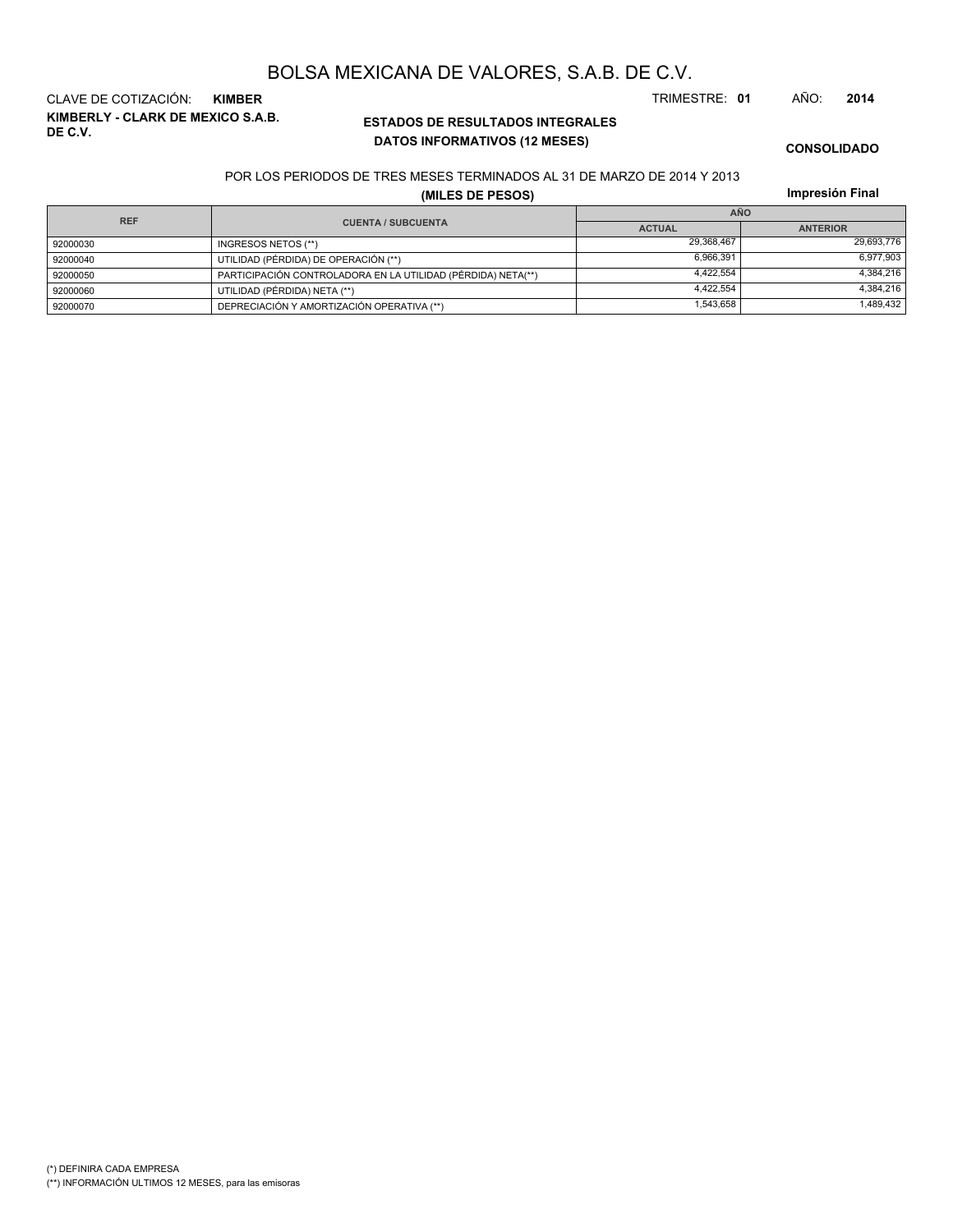TRIMESTRE: **01** AÑO: **2014**

# **ESTADOS DE FLUJOS DE EFECTIVO (METODO**

**INDIRECTO) KIMBERLY - CLARK DE MEXICO S.A.B. DE C.V.**

CLAVE DE COTIZACIÓN: **KIMBER**

#### AL 31 DE MARZO DE 2014 Y 2013

#### **(MILES DE PESOS)**

|                                      |                                                                                                 |                             | Impresión Final               |
|--------------------------------------|-------------------------------------------------------------------------------------------------|-----------------------------|-------------------------------|
|                                      |                                                                                                 | <b>TRIMESTRE AÑO ACTUAL</b> | <b>TRIMESTRE AÑO ANTERIOR</b> |
| <b>REF</b>                           | <b>CUENTA/SUBCUENTA</b>                                                                         | <b>IMPORTE</b>              | <b>IMPORTE</b>                |
| <b>ACTIVIDADES DE OPERACIÓN</b>      |                                                                                                 |                             |                               |
| 50010000                             | UTILIDAD (PÉRDIDA) NETA ANTES DE IMPUESTOS A LA UTILIDAD                                        | 1,432,227                   | 1,696,725                     |
| 50020000                             | +(-) PARTIDAS SIN IMPACTO EN EL EFECTIVO                                                        | 0                           | 0                             |
| 50020010                             | + ESTIMACIÓN DEL PERIODO                                                                        | 0                           | 0                             |
| 50020020                             | +PROVISIÓN DEL PERIODO                                                                          | $\mathbf 0$                 | 0                             |
| 50020030                             | + (-) OTRAS PARTIDAS NO REALIZADAS                                                              | 0                           | $\mathbf 0$                   |
| 50030000                             | +(-) PARTIDAS RELACIONADAS CON ACTIVIDADES DE INVERSIÓN                                         | 406,970                     | 332,288                       |
| 50030010                             | + DEPRECIACIÓN Y AMORTIZACIÓN DEL PERIODO                                                       | 406,454                     | 379,709                       |
| 50030020                             | (-) + UTILIDAD O PERDIDA EN VENTA DE PROPIEDADES PLANTA Y EQUIPO                                | 0                           | 0                             |
| 50030030                             | +(-) PÉRDIDA (REVERSIÓN) POR DETERIORO                                                          | 0                           | 0                             |
| 50030040                             | (-)+PARTICIPACIÓN EN ASOCIADAS Y NEGOCIOS CONJUNTOS                                             | $\pmb{0}$                   | 0                             |
| 50030050                             | (-)DIVIDENDOS COBRADOS                                                                          | $\mathbf 0$                 | 0                             |
| 50030060                             | (-)INTERESES A FAVOR                                                                            | $\mathbf 0$                 | $\mathbf 0$                   |
| 50030070                             | (-)FLUCTUACIÓN CAMBIARIA                                                                        | 516                         | $-47,421$                     |
| 50030080                             | (-) +OTRAS PARTIDAS                                                                             | $\Omega$                    | $\Omega$                      |
| 50040000                             | +(-) PARTIDAS RELACIONADAS CON ACTIVIDADES DE FINANCIAMIENTO                                    | 136,219                     | 161,283                       |
| 50040010                             | (+)INTERESES DEVENGADOS                                                                         | 136,219                     | 161,283                       |
| 50040020                             | (+)FLUCTUACIÓN CAMBIARIA                                                                        | 0                           | 0                             |
| 50040030                             | (+)OPERACIONES FINANCIERAS DE DERIVADOS                                                         | 0                           | $\mathbf 0$                   |
| 50040040                             | + (-) OTRAS PARTIDAS                                                                            | 0                           | $\mathbf 0$                   |
| 50050000                             | FLUJO DERIVADO DEL RESULTADO ANTES DE IMPUESTOS A LA UTILIDAD                                   | 1,975,416                   | 2,190,296                     |
| 50060000                             | FLUJOS GENERADOS O UTILIZADOS EN LA OPERACIÓN                                                   | $-1,231,605$                | $-539,458$                    |
| 50060010                             | + (-) DECREMENTO (INCREMENTO) EN CLIENTES                                                       | $-390,963$                  | $-316,348$                    |
| 50060020                             | + (-) DECREMENTO (INCREMENTO) EN INVENTARIOS                                                    | $-285,826$                  | 39,637                        |
| 50060030                             | + (-) DECREMENTO (INCREMENTO) EN OTRAS CUENTAS POR COBRAR Y OTROS ACTIVOS<br><b>CIRCULANTES</b> | $-102,919$                  | $-110,379$                    |
| 50060040                             | + (-) INCREMENTO (DECREMENTO) EN PROVEEDORES                                                    | 77,993                      | 233,260                       |
| 50060050                             | + (-) INCREMENTO (DECREMENTO) EN OTROS PASIVOS                                                  | 39,493                      | 120,984                       |
| 50060060                             | + (-)IMPUESTOS A LA UTILIDAD PAGADOS O DEVUELTOS                                                | $-569,383$                  | $-506,612$                    |
| 50070000                             | FLUJOS NETOS DE EFECTIVO DE ACTIVIDADES DE OPERACIÓN                                            | 743,811                     | 1,650,838                     |
| <b>ACTIVIDADES DE INVERSIÓN</b>      |                                                                                                 |                             |                               |
| 50080000                             | FLUJOS NETOS DE EFECTIVO DE ACTIVIDADES DE INVERSIÓN                                            | $-376,741$                  | $-286,869$                    |
| 50080010                             | (-)INVERSIONES CON CARÁCTER PERMANENTE                                                          | $\Omega$                    | 0                             |
| 50080020                             | +DISPOSICIONES DE INVERSIONES CON CARÁCTER PERMANENTE                                           | 0                           | 0                             |
| 50080030                             | (-)INVERSION EN PROPIEDADES, PLANTA Y EQUIPO                                                    | $-381,476$                  | $-279,989$                    |
| 50080040                             | +VENTA DE PROPIEDADES, PLANTA Y EQUIPO                                                          | 0                           | 0                             |
| 50080050                             | (-) INVERSIONES TEMPORALES                                                                      | $\mathbf 0$                 | 0                             |
| 50080060                             | +DISPOSICION DE INVERSIONES TEMPORALES                                                          | $\pmb{0}$                   | 0                             |
| 50080070                             | (-)INVERSION EN ACTIVOS INTANGIBLES                                                             | $\mathbf 0$                 | $\mathbf 0$                   |
| 50080080                             | +DISPOSICION DE ACTIVOS INTANGIBLES                                                             | $\mathbf 0$                 | $\mathbf 0$                   |
| 50080090                             | (-)ADQUISICIONES DE NEGOCIOS                                                                    | 0                           | 0                             |
| 50080100                             | +DISPOSICIONES DE NEGOCIOS                                                                      | $\mathbf 0$                 | $\mathbf 0$                   |
| 50080110                             | +DIVIDENDOS COBRADOS                                                                            | 0                           | 0                             |
| 50080120                             | +INTERESES COBRADOS                                                                             | 0                           | 0                             |
| 50080130                             | +(-) DECREMENTO (INCREMENTO) ANTICIPOS Y PRESTAMOS A TERCEROS                                   | 0                           | $\mathbf 0$                   |
| 50080140                             | + (-) OTRAS PARTIDAS                                                                            | 4,735                       | $-6,880$                      |
| <b>ACTIVIDADES DE FINANCIAMIENTO</b> |                                                                                                 |                             |                               |
| 50090000                             | FLUJOS NETOS DE EFECTIVO DE ACTIVIDADES DE FINANCIAMIENTO                                       | 581,524                     | $-96,965$                     |
| 50090010                             | + FINANCIAMIENTOS BANCARIOS                                                                     | 0                           | 0                             |
| 50090020                             | + FINANCIAMIENTOS BURSÁTILES                                                                    | 747,762                     | 0                             |
| 50090030                             | + OTROS FINANCIAMIENTOS                                                                         | 0                           | 0                             |
| 50090040                             | (-) AMORTIZACIÓN DE FINANCIAMIENTOS BANCARIOS                                                   | 0                           | 0                             |
| 50090050                             | (-) AMORTIZACIÓN DE FINANCIAMIENTOS BURSÁTILES                                                  | 0                           | 0                             |
| 50090060                             | (-) AMORTIZACIÓN DE OTROS FINANCIAMIENTOS                                                       | 0                           | 0                             |
| 50090070                             | + (-) INCREMENTO (DECREMENTO) EN EL CAPITAL SOCIAL                                              | 0                           | 0                             |
| 50090080                             | (-) DIVIDENDOS PAGADOS                                                                          | 0                           | 0                             |
| 50090090                             | + PRIMA EN EMISIÓN DE ACCIONES                                                                  | $\mathbf 0$                 | 0                             |
| 50090100                             | + APORTACIONES PARA FUTUROS AUMENTOS DE CAPITAL                                                 | 0                           | 0                             |
| 50090110                             | (-)INTERESES PAGADOS                                                                            | $-147,435$                  | $-91,830$                     |
| 50090120                             | (-)RECOMPRA DE ACCIONES                                                                         | $-18,803$                   | $-5,135$                      |
| 50090130                             | + (-) OTRAS PARTIDAS                                                                            | $\mathbf 0$                 | 0                             |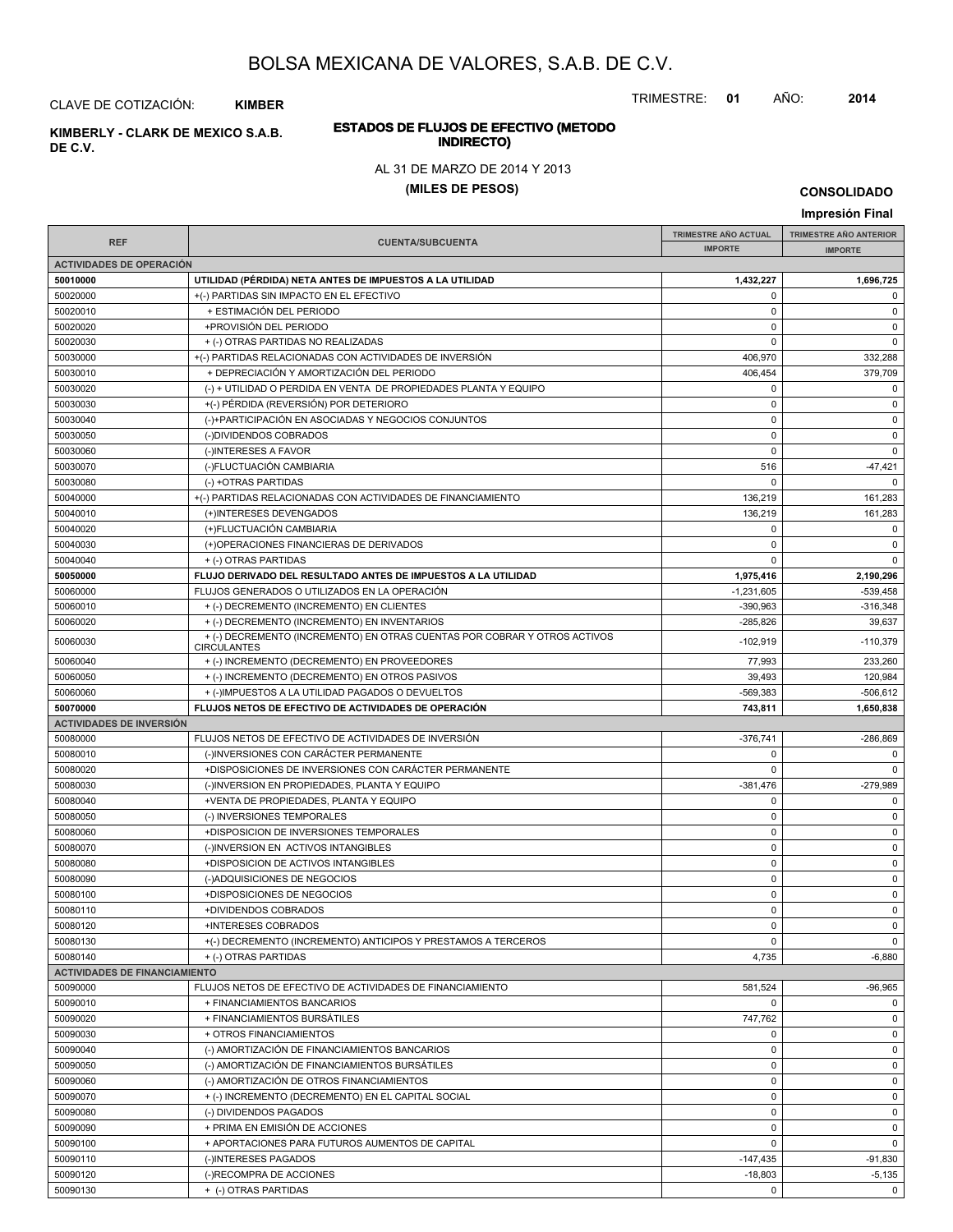TRIMESTRE: **01** AÑO: **2014**

#### CLAVE DE COTIZACIÓN: **KIMBER**

# **INDIRECTO) KIMBERLY - CLARK DE MEXICO S.A.B. DE C.V.**

# **ESTADOS DE FLUJOS DE EFECTIVO (METODO**

#### AL 31 DE MARZO DE 2014 Y 2013

#### **(MILES DE PESOS)**

**CONSOLIDADO**

**Impresión Final**

| <b>REF</b> |                                                                 | <b>TRIMESTRE AÑO ACTUAL</b> | <b>TRIMESTRE AÑO ANTERIOR</b> |  |
|------------|-----------------------------------------------------------------|-----------------------------|-------------------------------|--|
|            | <b>CUENTA/SUBCUENTA</b>                                         | <b>IMPORTE</b>              | <b>IMPORTE</b>                |  |
| 50100000   | INCREMENTO (DISMINUCION) DE EFECTIVO Y EQUIVALENTES DE EFECTIVO | 948.594                     | 1,267,004                     |  |
| 50110000   | CAMBIOS EN EL VALOR DEL EFECTIVO Y EQUIVALENTES DE EFECTIVO     |                             | $-3,051$                      |  |
| 50120000   | EFECTIVO Y EQUIVALENTES DE EFECTIVO AL PRINCIPIO DEL PERIODO    | 5.390.250                   | 3,464,930                     |  |
| 50130000   | EFECTIVO Y EQUIVALENTES DE EFECTIVO AL FINAL DEL PERIODO        | 6.338.895                   | 4,728,883                     |  |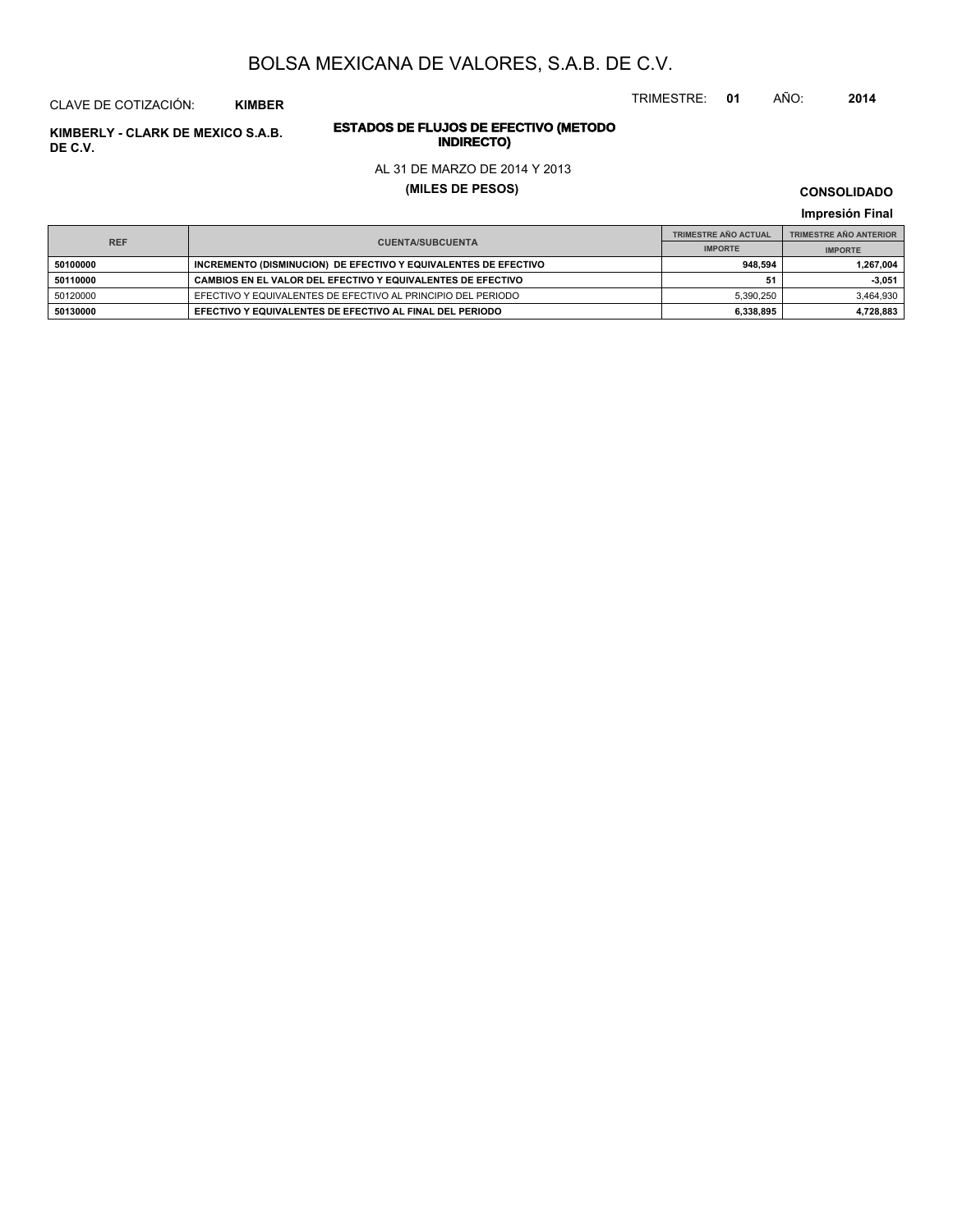CLAVE DE COTIZACIÓN:**KIMBER**: KIMBER TRIMESTRE:

**KIMBERLY - CLARK DE MEXICO S.A.B. DE C.V.**

#### **ESTADOS DE VARIACIONES EN EL CAPITALCONTABLE(MILES DE PESOS)**

TRIMESTRE: 01 AÑO: **<sup>2014</sup>**

**CONSOLIDADO**

**Impresión Final**

|                                                                     |                       |                                       |                                                  | <b>APORTACIONES</b>                                         |                                           | UTILIDADES O PÉRDIDAS | <b>ACUMULADAS</b>                                                        | <b>OTROS</b><br><b>RESULTADOS</b>                                        |                                             |                                                          |                                            |
|---------------------------------------------------------------------|-----------------------|---------------------------------------|--------------------------------------------------|-------------------------------------------------------------|-------------------------------------------|-----------------------|--------------------------------------------------------------------------|--------------------------------------------------------------------------|---------------------------------------------|----------------------------------------------------------|--------------------------------------------|
| <b>CONCEPTOS</b>                                                    | <b>CAPITAL SOCIAL</b> | <b>ACCIONES</b><br><b>RECOMPRADAS</b> | <b>PRIMA EN</b><br>EMISIÓN DE<br><b>ACCIONES</b> | <b>PARA FUTUROS</b><br><b>AUMENTOS DE</b><br><b>CAPITAL</b> | <b>OTRO CAPITAL</b><br><b>CONTRIBUIDO</b> | <b>RESERVAS</b>       | <b>UTILIDADES</b><br><b>RETENIDAS</b><br>(PÉRDIDAS<br><b>ACUMULADAS)</b> | <b>INTEGRALES</b><br><b>ACUMULADOS</b><br>(NETOS DE<br><b>IMPUESTOS)</b> | <b>PARTICIPACIÓN</b><br><b>CONTROLADORA</b> | <b>PARTICIPACIÓN</b><br><b>NO</b><br><b>CONTROLADORA</b> | <b>TOTAL DE CAPITAL</b><br><b>CONTABLE</b> |
| SALDO INICIAL AL 1 DE ENERO DEL 2013                                | 2,913,821             |                                       |                                                  |                                                             | $\mathbf{0}$                              | 0                     | 5,902,334                                                                | $-190,095$                                                               | 8,626,060                                   | $\mathbf 0$                                              | 8,626,060                                  |
| AJUSTES RETROSPECTIVOS                                              | $\epsilon$            |                                       |                                                  |                                                             |                                           |                       |                                                                          |                                                                          | 0                                           | $\Omega$                                                 |                                            |
| APLICACIÓN DE OTROS RESULTADOS<br>INTEGRALES A UTILIDADES RETENIDAS |                       |                                       |                                                  |                                                             |                                           |                       |                                                                          |                                                                          | $\Omega$                                    |                                                          |                                            |
| CONSTITUCIÓN DE RESERVAS                                            |                       |                                       |                                                  |                                                             |                                           |                       |                                                                          |                                                                          | $\Omega$                                    |                                                          |                                            |
| DIVIDENDOS DECRETADOS                                               |                       |                                       |                                                  |                                                             |                                           |                       | $-4,146,258$                                                             |                                                                          | $-4,146,258$                                |                                                          | $-4, 146, 258$                             |
| (DISMINUCIÓN) AUMENTOS DE CAPITAL                                   |                       |                                       |                                                  |                                                             |                                           |                       |                                                                          |                                                                          | $\Omega$                                    |                                                          | $\Omega$                                   |
| RECOMPRA DE ACCIONES                                                | $-144$                |                                       |                                                  |                                                             |                                           |                       | $-4,991$                                                                 |                                                                          | $-5,135$                                    | $\Omega$                                                 | $-5,135$                                   |
| (DISMINUCIÓN) AUMENTO EN PRIMA EN<br><b>EMISIÓN DE ACCIONES</b>     |                       |                                       |                                                  |                                                             |                                           |                       |                                                                          |                                                                          | $\Omega$                                    |                                                          |                                            |
| (DISMINUCIÓN) AUMENTO DE LA<br>PARTICIPACIÓN NO CONTROLADORA        |                       |                                       |                                                  |                                                             |                                           |                       |                                                                          |                                                                          | $\Omega$                                    |                                                          |                                            |
| OTROS MOVIMIENTOS                                                   |                       |                                       |                                                  |                                                             |                                           |                       |                                                                          |                                                                          | $\Omega$                                    |                                                          |                                            |
| RESULTADO INTEGRAL                                                  | C                     |                                       |                                                  |                                                             |                                           |                       | 1,170,065                                                                | $-59,897$                                                                | 1,110,168                                   | 0                                                        | 1,110,168                                  |
| SALDO FINAL AL 31 DE MARZO DEL 2013                                 | 2,913,677             | $\Omega$                              | $\mathbf{0}$                                     | $\sqrt{2}$                                                  | $\mathbf{0}$                              | $\mathbf{0}$          | 2,921,150                                                                | $-249,992$                                                               | 5,584,835                                   | $\mathbf 0$                                              | 5,584,835                                  |
| SALDO INICIAL AL 1 DE ENERO DEL 2014                                | 2,900,918             |                                       |                                                  |                                                             | -0                                        |                       | 5,847,545                                                                | $-161, 148$                                                              | 8,587,315                                   | $\mathbf 0$                                              | 8,587,315                                  |
| AJUSTES RETROSPECTIVOS                                              |                       |                                       |                                                  |                                                             |                                           |                       |                                                                          |                                                                          | $\Omega$                                    | $\Omega$                                                 | $\Omega$                                   |
| APLICACIÓN DE OTROS RESULTADOS<br>INTEGRALES A UTILIDADES RETENIDAS |                       |                                       |                                                  |                                                             |                                           |                       |                                                                          |                                                                          | $\Omega$                                    |                                                          |                                            |
| CONSTITUCIÓN DE RESERVAS                                            |                       |                                       |                                                  |                                                             |                                           |                       |                                                                          |                                                                          | $\Omega$                                    |                                                          |                                            |
| DIVIDENDOS DECRETADOS                                               |                       |                                       |                                                  |                                                             |                                           |                       | $-4,377,600$                                                             |                                                                          | $-4,377,600$                                |                                                          | $-4,377,600$                               |
| (DISMINUCIÓN) AUMENTOS DE CAPITAL                                   | ſ                     |                                       |                                                  |                                                             |                                           |                       |                                                                          |                                                                          | $^{\circ}$                                  |                                                          | $\Omega$                                   |
| RECOMPRA DE ACCIONES                                                | $-502$                |                                       |                                                  |                                                             |                                           |                       | $-18,301$                                                                |                                                                          | $-18,803$                                   | $\Omega$                                                 | $-18,803$                                  |
| (DISMINUCIÓN) AUMENTO EN PRIMA EN<br><b>EMISIÓN DE ACCIONES</b>     |                       |                                       |                                                  |                                                             |                                           |                       |                                                                          |                                                                          | $\Omega$                                    | $\Omega$                                                 |                                            |
| (DISMINUCIÓN) AUMENTO DE LA<br>PARTICIPACIÓN NO CONTROLADORA        |                       |                                       |                                                  |                                                             |                                           |                       |                                                                          |                                                                          | $\Omega$                                    |                                                          |                                            |
| OTROS MOVIMIENTOS                                                   |                       |                                       |                                                  |                                                             |                                           |                       |                                                                          |                                                                          | $\mathbf 0$                                 |                                                          |                                            |
| RESULTADO INTEGRAL                                                  |                       |                                       |                                                  |                                                             | c                                         |                       | 973,577                                                                  | $-40,986$                                                                | 932,591                                     | $\Omega$                                                 | 932,591                                    |
| SALDO FINAL AL 31 DE MARZO DEL 2014                                 | 2,900,416             |                                       |                                                  |                                                             |                                           |                       | 2,425,221                                                                | $-202, 134$                                                              | 5,123,503                                   | $\mathbf{0}$                                             | 5,123,503                                  |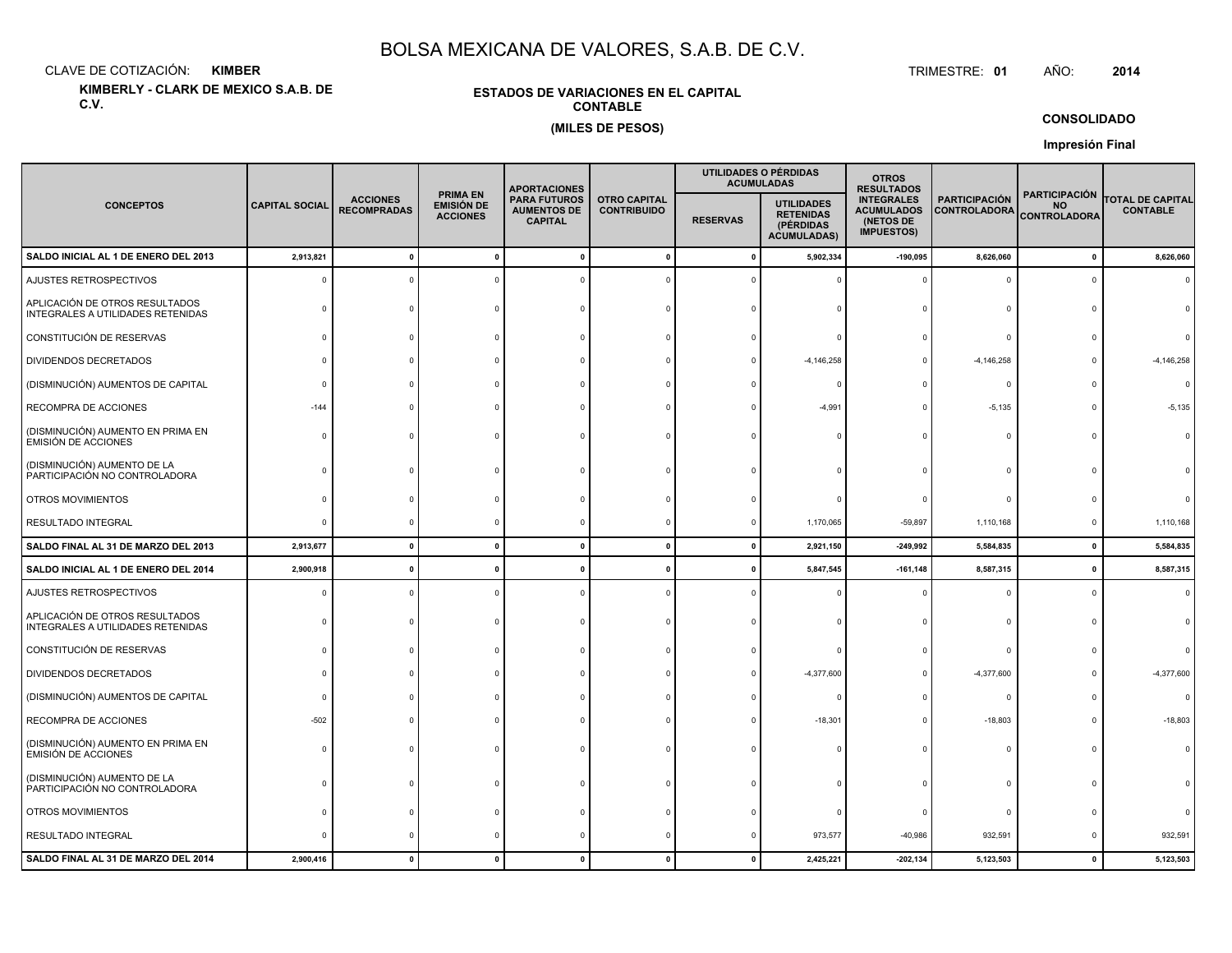CLAVE DE COTIZACIÓN: **KIMBER**

**KIMBERLY - CLARK DE MEXICO**

#### **COMENTARIOS Y ANALISIS DE LA ADMINISTRACIÓN SOBRE LOS RESULTADOS DE S.A.B. DE C.V.** PAGINA / 2 **OPERACIÓN Y SITUACIÓN FINANCIERA DE LA COMPAÑÍA**

TRIMESTRE: **01** AÑO: **2014**

 $1/2$ **CONSOLIDADO Impresión Final**

PUNTOS SOBRESALIENTES:

• VENTAS DE \$7,262 MILLONES, 4 POR CIENTO POR DEBAJO DEL AÑO ANTERIOR.

- \$1,975 MILLONES DE PESOS EN EBITDA, UN MARGEN DE 27.2%.
- \$1,739 MILLONES DE PESOS DE CAPEX EN LOS ÚLTIMOS DOCE MESES.

DURANTE EL PRIMER TRIMESTRE DEL 2014, CONTINUAMOS CON LA DEBILIDAD EN EL CONSUMO Y UN AMBIENTE COMPETITIVO MUCHO MÁS AGRESIVO QUE DERIVÓ EN MENORES VENTAS. A PESAR DE ESTO, CONTINUAMOS CON MÁRGENES MUY SÓLIDOS, BUENAS UTILIDADES Y SÓLIDA GENERACIÓN DE EBITDA.

LAS VENTAS NETAS DECRECIERON 4 POR CIENTO, EL EBITDA 10 POR CIENTO Y LA UTILIDAD NETA 17 POR CIENTO.

LOS PRECIOS DE VENTA ESTUVIERON 5 POR CIENTO POR DEBAJO DEL AÑO ANTERIOR MIENTRAS QUE EL VOLUMEN CRECIÓ 1 POR CIENTO. DURANTE EL CUARTO TRIMESTRE DE 2013 REDUJIMOS PRECIOS Y POR LO TANTO EL COMPARATIVO LUCE NEGATIVO EN ESTE PRIMER TRIMESTRE CONTRA EL AÑO ANTERIOR.

EL NEGOCIO DE PRODUCTOS AL CONSUMIDOR DECRECIÓ 4 POR CIENTO, NUESTRO NEGOCIO DE PROFESSIONAL REGISTRÓ UN 2 POR CIENTO DE INCREMENTO Y EL NEGOCIO DE EXPORTACIÓN CRECIÓ 1 POR CIENTO.

TUVIMOS INCREMENTOS EN LOS PRECIOS DE VARIAS DE NUESTRAS MATERIAS PRIMAS. LAS PULPAS Y CELULOSAS, LOS SÚPER ABSORBENTES, DERIVADOS DEL PETRÓLEO Y ENERGÍA ESTUVIERON POR ENCIMA DEL AÑO ANTERIOR, MIENTRAS QUE LOS PRECIOS DE FIBRA PARA RECICLAR FUERON MENORES. LOS COSTOS TAMBIÉN ESTUVIERON AFECTADOS POR UN PESO MÁS DÉBIL. GRACIAS A QUE LOS VOLÚMENES COLOCADOS FUERON BUENOS, PUDIMOS OBTENER EFICIENCIAS Y MANTENER NUESTROS NIVELES DE RENTABILIDAD ALTOS, LO QUE PERMITIÓ QUE LA UTILIDAD BRUTA SOLO DISMINUYERA 100 PUNTOS BASE.

EL EBITDA DECRECIÓ 10 POR CIENTO, REGISTRANDO UN MARGEN DE 27.2%.

EN LOS ÚLTIMOS DOCE MESES HEMOS INVERTIDO \$2,289 MILLONES DE PESOS (\$1,739 MILLONES EN ACTIVOS FIJOS (CAPEX), Y \$550 MILLONES EN RECOMPRA DE ACCIONES PROPIAS) Y PAGADO DIVIDENDOS A NUESTROS ACCIONISTAS POR \$4,144 MILLONES DE PESOS.

CON BASE EN LAS EXPECTATIVAS DE CRECIMIENTO FUTURO, CONTINUAMOS INVIRTIENDO EN AUMENTAR NUESTRA CAPACIDAD PRODUCTIVA Y EN PROYECTOS DE INNOVACIÓN. NUESTRO PRINCIPAL PROYECTO, LA MÁQUINA DE TISSUE EN QUERÉTARO, CONTINÚA CONFORME A LO PLANEADO EN TIEMPO Y COSTO Y ESPERAMOS QUE ARRANQUE EN EL SEGUNDO TRIMESTRE.

DURANTE EL TRIMESTRE REALIZAMOS LA REAPERTURA DE UN CERTIFICADO BURSÁTIL EMITIDO EN SEPTIEMBRE DE 2013 POR UN DE MONTO \$750 MILLONES DE PESOS A UNA TASA VARIABLE DE TIIE + 0.17% A UN PLAZO DE 4.6 AÑOS. DICHA REAPERTURA RECIBIÓ CALIFICACIONES "AAA" POR STANDARD & POOR´S Y FITCH.

AL 31 DE MARZO LA COMPAÑÍA TENÍA \$6,339 MILLONES DE PESOS EN EFECTIVO.

LA COMPAÑÍA CUENTA CON UN INSTRUMENTO FINANCIERO DERIVADO PARA CUBRIR TASAS DE INTERÉS, CAMBIOS EN EL VALOR DE MERCADO DE ESTE INSTRUMENTO NO IMPACTARÍAN LOS RESULTADOS DE LA EMPRESA DE MODO MATERIAL.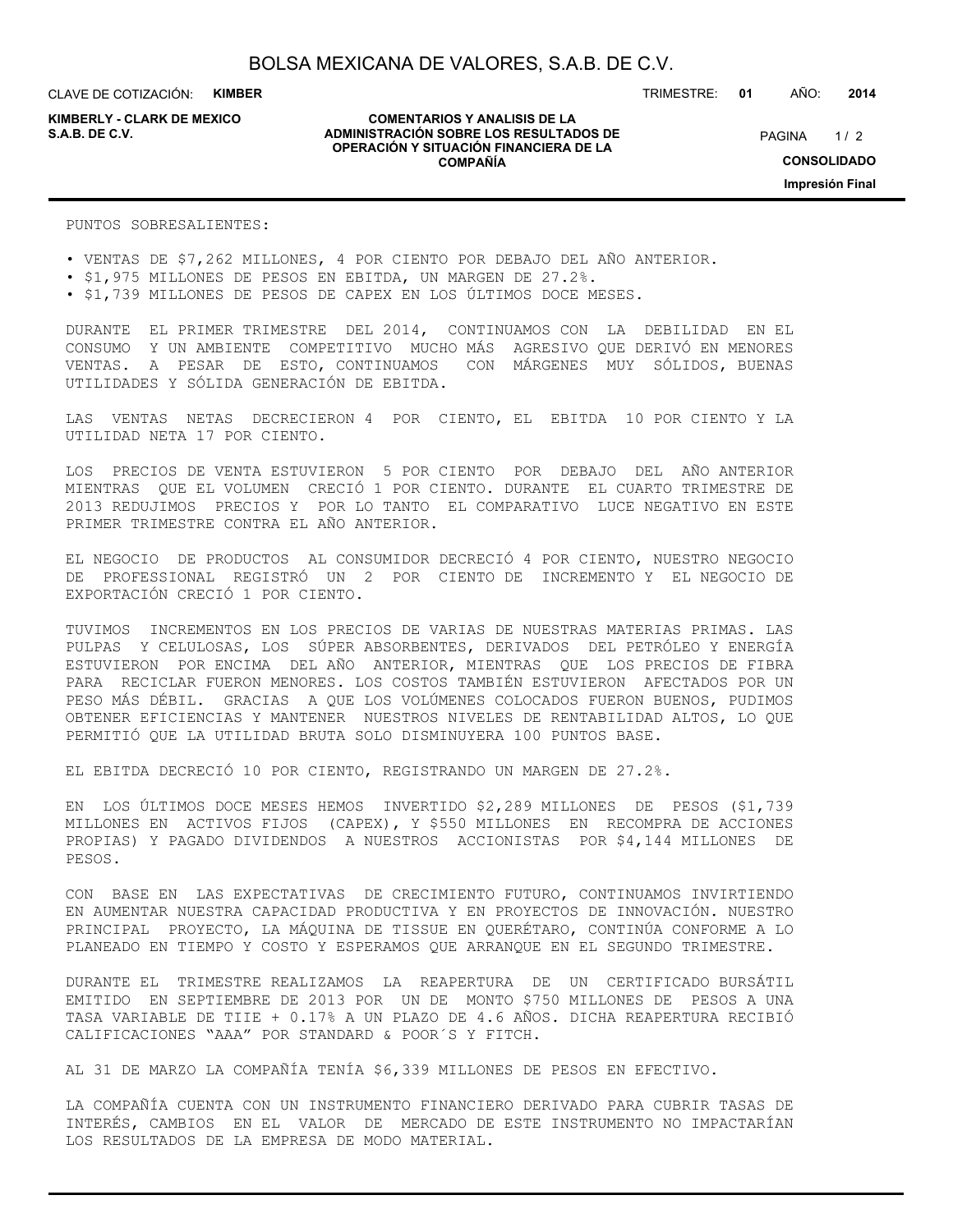CLAVE DE COTIZACIÓN: **KIMBER**

**COMENTARIOS Y ANALISIS DE LA ADMINISTRACIÓN SOBRE LOS RESULTADOS DE PAGINA 2/2 ADMINISTRACIÓN SOBRE LOS RESULTADOS DE** PAGINA 2/2 **OPERACIÓN Y SITUACIÓN FINANCIERA DE LA COMPAÑÍA**

 $2/2$ **CONSOLIDADO**

TRIMESTRE: **01** AÑO: **2014**

**Impresión Final**

#### EVENTO POSTERIOR

A PRINCIPIOS DE ABRIL SE COLOCÓ EXITOSAMENTE UN BONO POR US\$250 MILLONES EN EL MERCADO 144A / REG. S. EL BONO TIENE UN VENCIMIENTO A 10 AÑOS PAGANDO UNA TASA DE 3.80% CON CALIFICACIONES "A-" Y "A" POR STANDARD & POOR´S Y FITCH RESPECTIVAMENTE. TANTO EL PRINCIPAL COMO EL PAGO DE INTERESES ESTÁN SWAPEADOS A PESOS DE MODO QUE EL EMITIR EN LOS MERCADOS INTERNACIONALES NO INCREMENTA NUESTRA EXPOSICIÓN AL DÓLAR.

NOTA: EN CUMPLIMIENTO A LO ESTABLECIDO EN EL ARTÍCULO 4.033.01 FRACC.VIII DEL REGLAMENTO INTERIOR DE LA BOLSA MEXICANA DE VALORES, SE INFORMA QUE LA COBERTURA DE ANÁLISIS DE VALORES DE KIMBER ES REALIZADA POR BBVA BANCOMER.

# **KIMBERLY - CLARK DE MEXICO**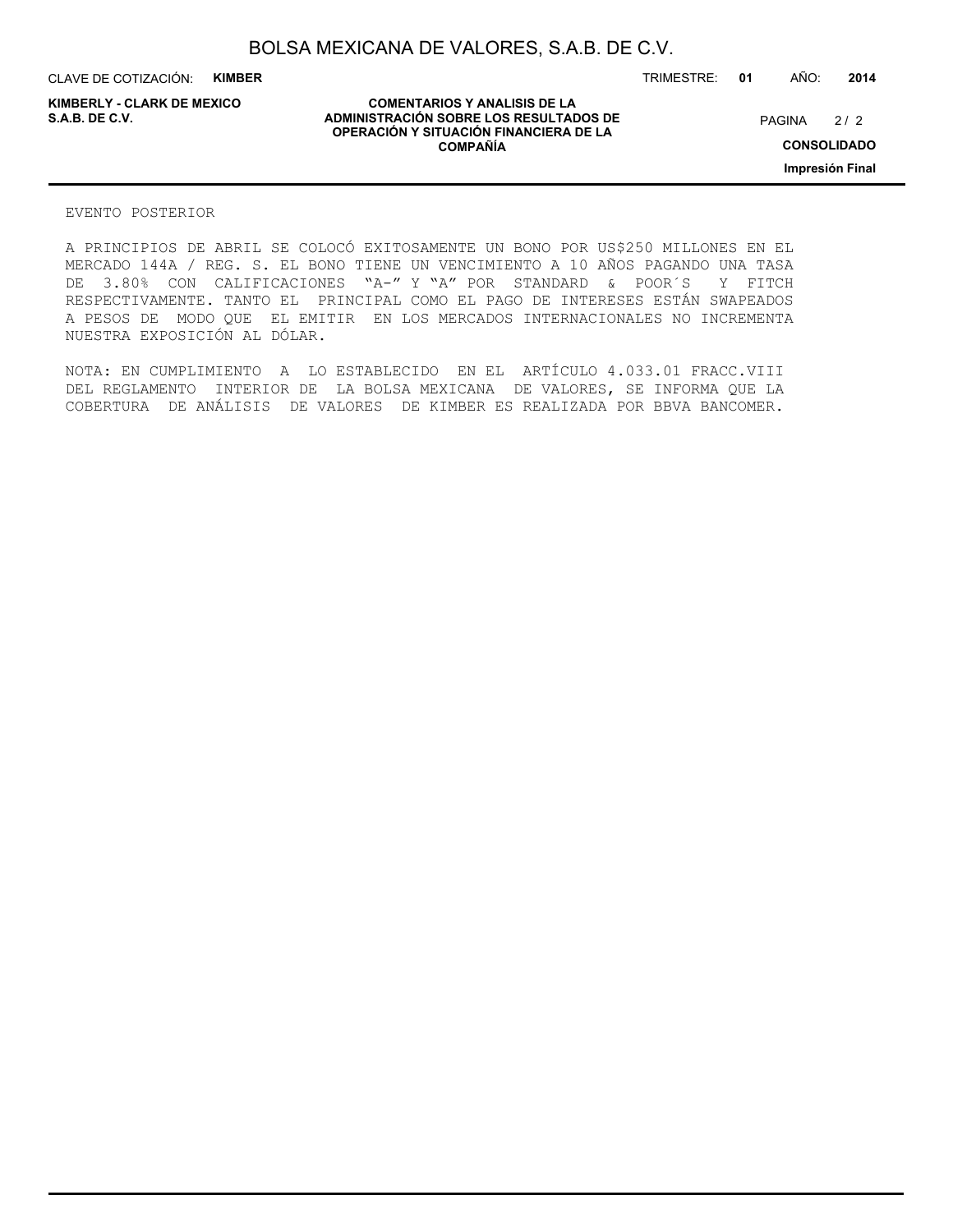| CLAVE DE COTIZACIÓN:<br><b>KIMBER</b>        |                                                             |                |  |             |              | TRIMESTRE: | -01     | AÑO: | 2014                                  |
|----------------------------------------------|-------------------------------------------------------------|----------------|--|-------------|--------------|------------|---------|------|---------------------------------------|
| KIMBERLY - CLARK DE MEXICO<br>S.A.B. DE C.V. | NOTAS COMPLEMENTARIAS A LA INFORMACIÓN<br><b>FINANCIERA</b> |                |  |             |              | PAGINA     | 1/1     |      |                                       |
|                                              |                                                             |                |  |             |              |            |         |      | <b>CONSOLIDADO</b><br>Impresión Final |
| CONSULTAR<br>NOTAS<br>IFRSTRIM.PDF ADJUNTO.  | A                                                           | LOS<br>ESTADOS |  | FINANCIEROS | CONSOLIDADOS | ΕN         | ARCHIVO |      |                                       |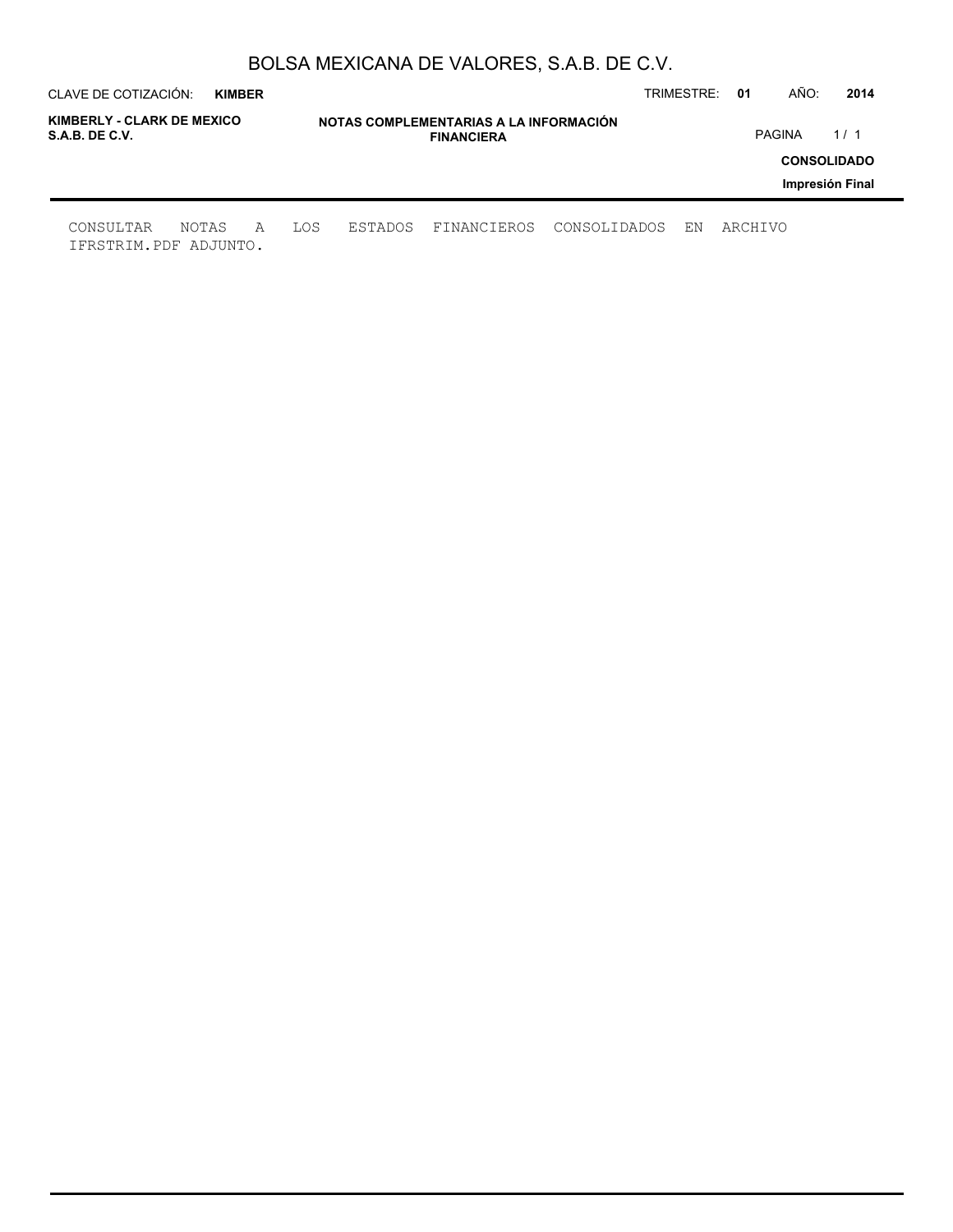CLAVE DE COTIZACIÓN TRIMESTRE **01** AÑO **2014 KIMBER**

**KIMBERLY - CLARK DE MEXICO S.A.B. DE C.V.**

## **INVERSIONES EN ASOCIADAS Y NEGOCIOS CONJUNTOS (MILES DE PESOS)**

**CONSOLIDADO**

**Impresión Final**

| <b>NOMBRE DE LA EMPRESA</b>                           | <b>ACTIVIDAD PRINCIPAL</b>                       | <b>NO. DE ACCIONES</b> | $%$ DE<br><b>TENEN</b> | <b>MONTO TOTAL</b>                    |                               |
|-------------------------------------------------------|--------------------------------------------------|------------------------|------------------------|---------------------------------------|-------------------------------|
|                                                       |                                                  |                        | <b>CIA</b>             | <b>COSTO DE</b><br><b>ADQUISICIÓN</b> | <b>VALOR</b><br><b>ACTUAL</b> |
| CRISOBA INDUSTRIAL, S.A. DE C.V.                      | SERVICIOS DE RENTA DE EQUIPO Y I<br><b>OTROS</b> | 790,601,970            | 100.00                 |                                       | 0                             |
| <b>SERVICIOS EMPRESARIALES</b><br>SORAN, S.A. DE C.V. | SERVICIOS DE DISTRIB. Y<br><b>FINANCIAMIENTO</b> | 1,500,200,000          | 100.00                 |                                       | 0                             |
| TAXI AEREO DE MEXICO, S.A.                            | TRANSPORTE AEREO                                 | 105,002,055            | 100.00                 |                                       | 0                             |
| NUEVE SUBSIDIARIAS                                    | ARREND. DE INMB. Y EQ. Y OTROS                   |                        | 100.00                 |                                       | 0                             |
| <b>TOTAL DE INVERSIONES EN ASOCIADAS</b>              |                                                  |                        |                        |                                       | 0                             |

**OBSERVACIONES**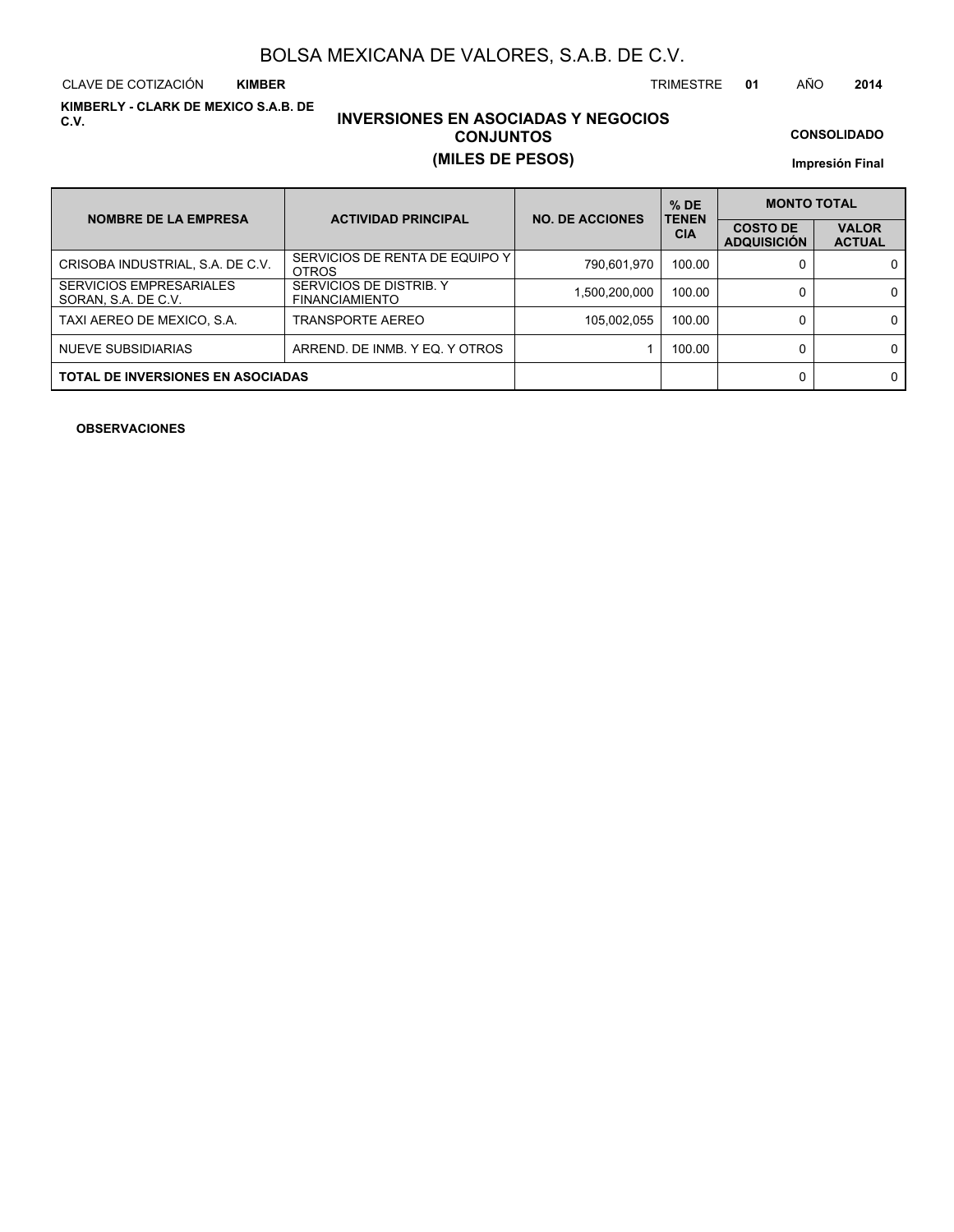#### TRIMESTRE **<sup>01</sup>** AÑO**<sup>2014</sup>**

**KIMBERLY - CLARK DE MEXICO S.A.B. DE C.V.**CLAVE DE COTIZACIÓN**KIMBER**

## **DESGLOSE DE CRÉDITOS**

### (MILES DE PESOS)

**CONSOLIDADO**

**Impresión Final**

|                               |                                                    |                                          |                                       |                                            |            | VENCTOS. O AMORT. DENOMINADOS EN MONEDA NACIONAL<br><b>INTERVALO DE TIEMPO</b> |                     |                     |              | VENCTOS. O AMORT. DENOMINADOS EN MONEDA EXTRANJERA<br><b>INTERVALO DE TIEMPO</b> |                   |                    |                     |                     |                     |                       |
|-------------------------------|----------------------------------------------------|------------------------------------------|---------------------------------------|--------------------------------------------|------------|--------------------------------------------------------------------------------|---------------------|---------------------|--------------|----------------------------------------------------------------------------------|-------------------|--------------------|---------------------|---------------------|---------------------|-----------------------|
| TIPO DE CRÉDITO / INSTITUCIÓN | <b>INSTITUCION</b><br><b>EXTRANJERA</b><br>(SI/NO) | <b>FECHA DE FIRMA</b><br><b>CONTRATO</b> | <b>FECHA DE</b><br><b>VENCIMIENTO</b> | TASA DE<br>INTERÉS Y/O<br><b>SOBRETASA</b> |            |                                                                                |                     |                     |              |                                                                                  |                   |                    |                     |                     |                     |                       |
|                               |                                                    |                                          |                                       |                                            | AÑO ACTUAL | <b>HASTA 1 AÑO</b>                                                             | <b>HASTA 2 AÑOS</b> | <b>HASTA 3 AÑOS</b> | HASTA 4 AÑOS | HASTA 5 AÑOS O<br><b>MÁS</b>                                                     | <b>AÑO ACTUAL</b> | <b>HASTA 1 AÑO</b> | <b>HASTA 2 AÑOS</b> | <b>HASTA 3 AÑOS</b> | <b>HASTA 4 AÑOS</b> | HASTA 5 AÑOS O<br>MÁS |
| <b>BANCARIOS</b>              |                                                    |                                          |                                       |                                            |            |                                                                                |                     |                     |              |                                                                                  |                   |                    |                     |                     |                     |                       |
| <b>COMERCIO EXTERIOR</b>      |                                                    |                                          |                                       |                                            |            |                                                                                |                     |                     |              |                                                                                  |                   |                    |                     |                     |                     |                       |
| <b>CON GARANTÍA</b>           |                                                    |                                          |                                       |                                            |            |                                                                                |                     |                     |              |                                                                                  |                   |                    |                     |                     |                     |                       |
| <b>BANCA COMERCIAL</b>        |                                                    |                                          |                                       |                                            |            |                                                                                |                     |                     |              |                                                                                  |                   |                    |                     |                     |                     |                       |
| <b>OTROS</b>                  |                                                    |                                          |                                       |                                            |            |                                                                                |                     |                     |              |                                                                                  |                   |                    |                     |                     |                     |                       |
| <b>TOTAL BANCARIOS</b>        |                                                    |                                          |                                       |                                            |            |                                                                                |                     |                     |              |                                                                                  |                   |                    |                     |                     |                     |                       |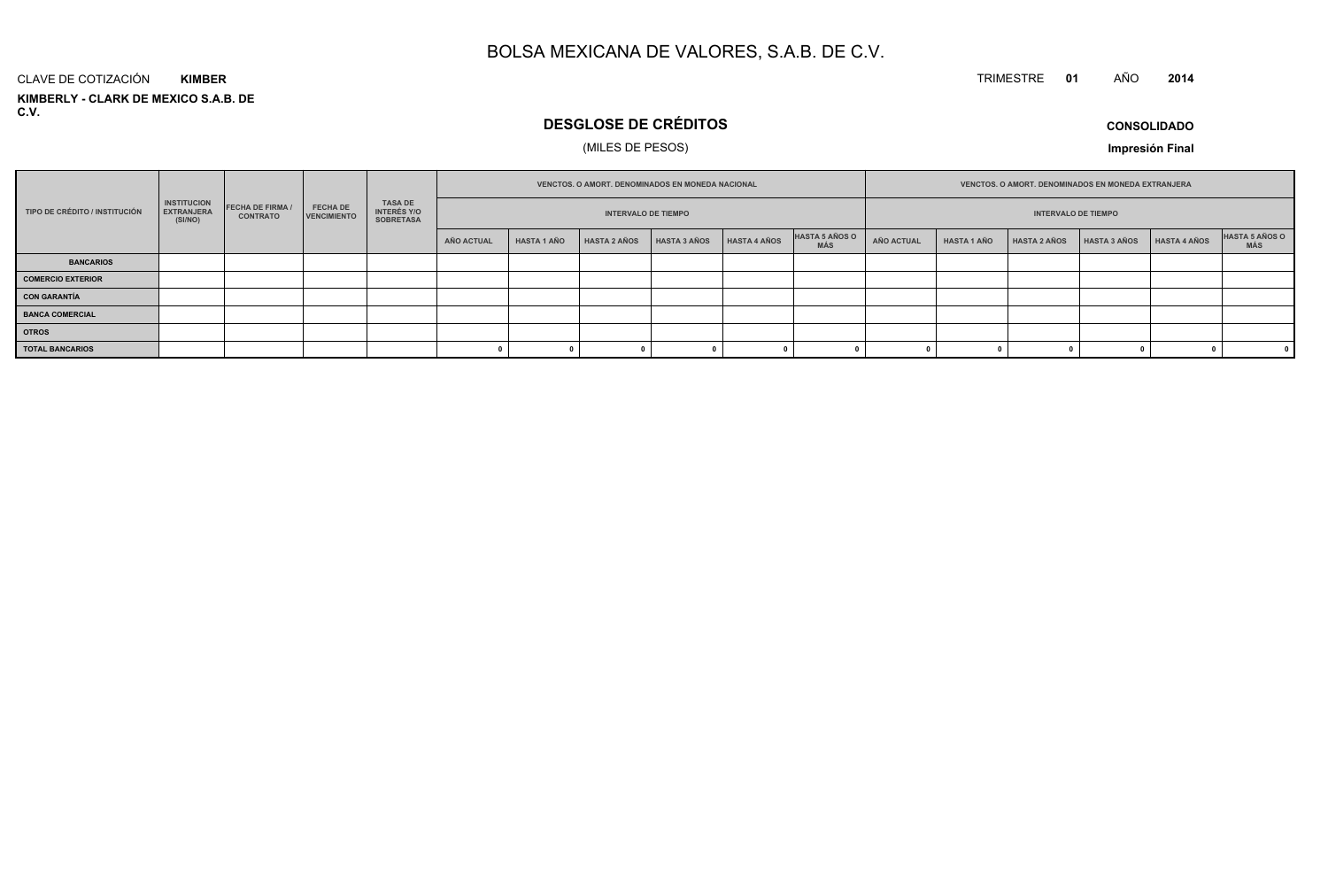#### CLAVE DE COTIZACIÓN**KIMBER**

**KIMBERLY - CLARK DE MEXICO S.A.B. DE C.V.**

## **DESGLOSE DE CRÉDITOS**

### (MILES DE PESOS)

|                                                            |                                                    |                                            |                                       |                                                          |                                                          |                    | VENCTOS. O AMORT. DENOMINADOS EN MONEDA NACIONAL |                     |                     |                              | <b>VENCTOS, O AMORT, DENOMINADOS EN MONEDA EXTRANJERA</b> |                    |                     |                              |  |              |  |  |
|------------------------------------------------------------|----------------------------------------------------|--------------------------------------------|---------------------------------------|----------------------------------------------------------|----------------------------------------------------------|--------------------|--------------------------------------------------|---------------------|---------------------|------------------------------|-----------------------------------------------------------|--------------------|---------------------|------------------------------|--|--------------|--|--|
| TIPO DE CRÉDITO / INSTITUCIÓN                              | <b>INSTITUCION</b><br><b>EXTRANJERA</b><br>(SI/NO) | <b>FECHA DE FIRMA /</b><br><b>CONTRATO</b> | <b>FECHA DE</b><br><b>VENCIMIENTO</b> | <b>TASA DE</b><br><b>INTERÉS Y/O</b><br><b>SOBRETASA</b> | <b>INTERVALO DE TIEMPO</b><br><b>INTERVALO DE TIEMPO</b> |                    |                                                  |                     |                     |                              |                                                           |                    |                     |                              |  |              |  |  |
|                                                            |                                                    |                                            |                                       |                                                          | AÑO ACTUAL                                               | <b>HASTA 1 AÑO</b> | <b>HASTA 2 AÑOS</b>                              | <b>HASTA 3 AÑOS</b> | <b>HASTA 4 AÑOS</b> | <b>HASTA 5 AÑOS O</b><br>MÁS | <b>AÑO ACTUAL</b>                                         | <b>HASTA 1 AÑO</b> | <b>HASTA 4 AÑOS</b> | <b>HASTA 5 AÑOS C</b><br>MÁS |  |              |  |  |
| <b>BURSÁTILES</b>                                          |                                                    |                                            |                                       |                                                          |                                                          |                    |                                                  |                     |                     |                              |                                                           |                    |                     |                              |  |              |  |  |
| <b>LISTADAS EN BOLSA (MÉXICO Y/O</b><br><b>EXTRANJERO)</b> |                                                    |                                            |                                       |                                                          |                                                          |                    |                                                  |                     |                     |                              |                                                           |                    |                     |                              |  |              |  |  |
| <b>QUIROGRAFARIOS</b>                                      |                                                    |                                            |                                       |                                                          |                                                          |                    |                                                  |                     |                     |                              |                                                           |                    |                     |                              |  |              |  |  |
| CERTIFICADOS BURSATILES                                    | <b>NO</b>                                          | 05/07/2007                                 | 26/06/2017                            | 3.70                                                     | $\Omega$                                                 | $\Omega$           | $\Omega$                                         |                     | 2,500,000           |                              |                                                           |                    |                     |                              |  |              |  |  |
| <b>CERTIFICADOS BURSATILES</b>                             | <b>NO</b>                                          | 30/03/2009                                 | 22/03/2016                            | 9.98                                                     | $\cap$                                                   |                    | 800,000                                          |                     |                     |                              |                                                           |                    |                     |                              |  |              |  |  |
| CERTIFICADOS BURSATILES                                    | <b>NO</b>                                          | 06/10/2009                                 | 02/10/2014                            | 4.75                                                     | 2,300,000                                                |                    | $\bigcap$                                        |                     |                     |                              |                                                           |                    |                     |                              |  |              |  |  |
| <b>CERTIFICADOS BURSATILES</b>                             | <b>NO</b>                                          | 06/10/2009                                 | 26/09/2019                            | 9.65                                                     | $\Omega$                                                 |                    | $\Omega$                                         |                     | $\Omega$            | 400,000                      |                                                           |                    |                     |                              |  |              |  |  |
| CERTIFICADOS BURSATILES                                    | <b>NO</b>                                          | 11/11/2010                                 | 05/11/2015                            | 4.11                                                     | $\Omega$                                                 |                    | 1,500,000                                        |                     | n                   | $\Omega$                     |                                                           |                    |                     |                              |  |              |  |  |
| <b>CERTIFICADOS BURSATILES</b>                             | NO.                                                | 11/11/2010                                 | 29/10/2020                            | 7.17                                                     | $\Omega$                                                 |                    |                                                  |                     | $^{\circ}$          | 2,500,000                    |                                                           |                    |                     |                              |  |              |  |  |
| CERTIFICADOS BURSATILES                                    | <b>NO</b>                                          | 30/09/2013                                 | 24/09/2018                            | 3.95                                                     | $\Omega$                                                 |                    |                                                  |                     |                     | 1,500,000                    |                                                           |                    |                     |                              |  |              |  |  |
| <b>CERTIFICADOS BURSATILES</b>                             | <b>NO</b>                                          | 30/09/2013                                 | 18/09/2023                            | 6.98                                                     | $\Omega$                                                 | $\Omega$           | $\Omega$                                         |                     | $\Omega$            | 1,727,349                    |                                                           |                    |                     |                              |  |              |  |  |
| <b>CON GARANTÍA</b>                                        |                                                    |                                            |                                       |                                                          |                                                          |                    |                                                  |                     |                     |                              |                                                           |                    |                     |                              |  |              |  |  |
| <b>COLOCACIONES PRIVADAS</b>                               |                                                    |                                            |                                       |                                                          |                                                          |                    |                                                  |                     |                     |                              |                                                           |                    |                     |                              |  |              |  |  |
| <b>QUIROGRAFARIOS</b>                                      |                                                    |                                            |                                       |                                                          |                                                          |                    |                                                  |                     |                     |                              |                                                           |                    |                     |                              |  |              |  |  |
| <b>CON GARANTÍA</b>                                        |                                                    |                                            |                                       |                                                          |                                                          |                    |                                                  |                     |                     |                              |                                                           |                    |                     |                              |  |              |  |  |
| <b>TOTAL BURSÁTILES</b>                                    |                                                    |                                            |                                       |                                                          | 2,300,000                                                | $\mathbf{0}$       | 2,300,000                                        |                     | 2,500,000           | 6,127,349                    | $\bf{0}$                                                  |                    |                     |                              |  | $\mathbf{0}$ |  |  |

### **CONSOLIDADO**

**Impresión Final**

TRIMESTRE **<sup>01</sup>** AÑO **<sup>2014</sup>**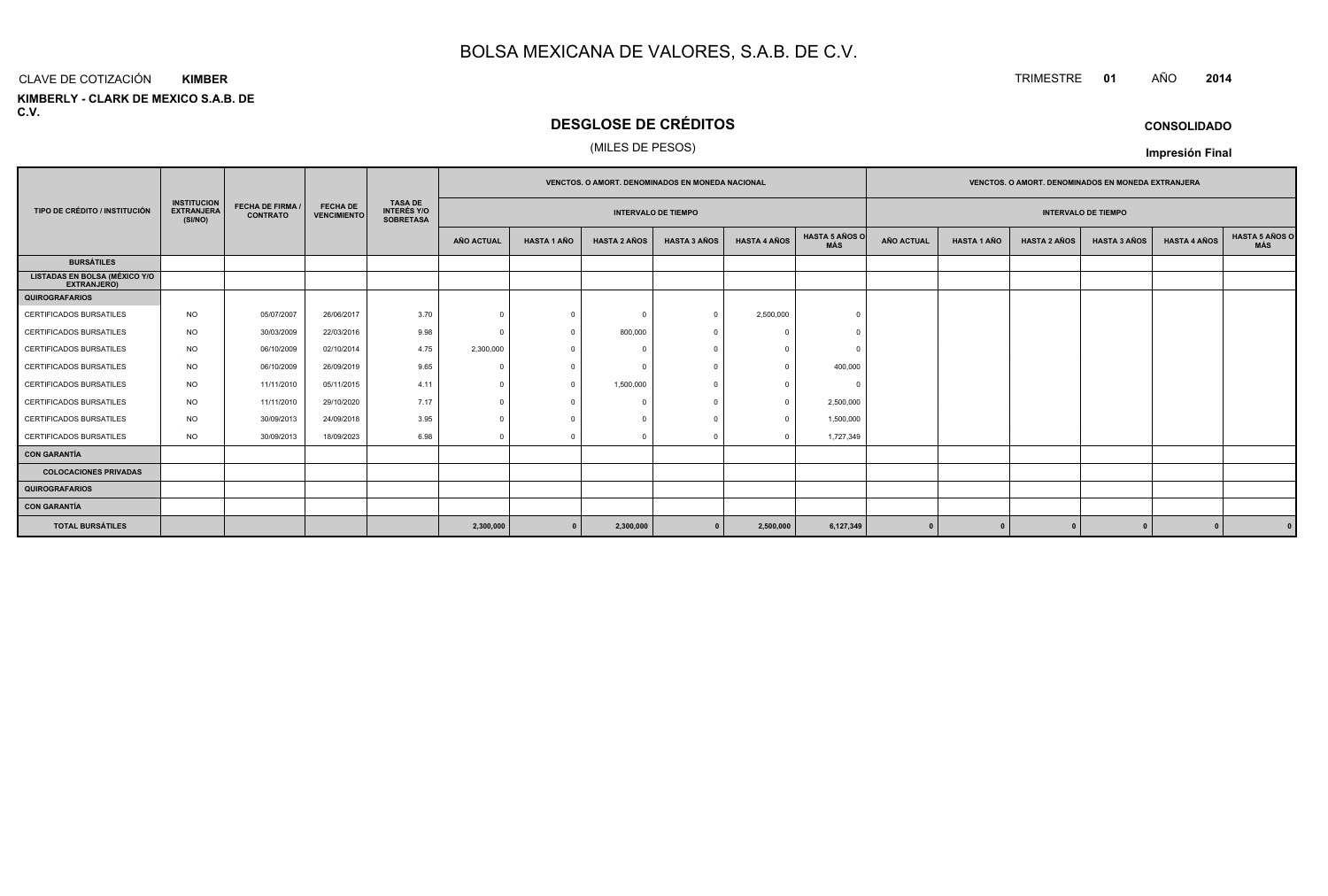#### CLAVE DE COTIZACIÓN**KIMBER**

 **KIMBERLY - CLARK DE MEXICO S.A.B. DEC.V.**

## **DESGLOSE DE CRÉDITOS**

#### (MILES DE PESOS)

|                                                                                       |                                                    |                              |                                       | VENCTOS. O AMORT. DENOMINADOS EN MONEDA NACIONAL |                    |                            |                     |                     |                              | VENCTOS. O AMORT. DENOMINADOS EN MONEDA EXTRANJERA |                    |                     |                     |                     |                |
|---------------------------------------------------------------------------------------|----------------------------------------------------|------------------------------|---------------------------------------|--------------------------------------------------|--------------------|----------------------------|---------------------|---------------------|------------------------------|----------------------------------------------------|--------------------|---------------------|---------------------|---------------------|----------------|
| TIPO DE CRÉDITO / INSTITUCIÓN                                                         | <b>INSTITUCION</b><br><b>EXTRANJERA</b><br>(SI/NO) | <b>FECHA</b><br>CONCERTACIÓN | <b>FECHA DE</b><br><b>VENCIMIENTO</b> |                                                  |                    | <b>INTERVALO DE TIEMPO</b> |                     |                     |                              | <b>INTERVALO DE TIEMPO</b>                         |                    |                     |                     |                     |                |
|                                                                                       |                                                    |                              |                                       | <b>AÑO ACTUAL</b>                                | <b>HASTA 1 AÑO</b> | <b>HASTA 2 AÑOS</b>        | <b>HASTA 3 AÑOS</b> | <b>HASTA 4 AÑOS</b> | <b>HASTA 5 AÑOS O</b><br>MÁS | AÑO ACTUAL                                         | <b>HASTA 1 AÑO</b> | <b>HASTA 2 AÑOS</b> | <b>HASTA 3 AÑOS</b> | <b>HASTA 4 AÑOS</b> | HASTA 5 AÑOS O |
| OTROS PASIVOS CIRCULANTES Y<br>NO CIRCULANTES CON COSTO                               |                                                    |                              |                                       |                                                  |                    |                            |                     |                     |                              |                                                    |                    |                     |                     |                     |                |
|                                                                                       | <b>NO</b>                                          |                              |                                       | $\overline{0}$                                   | $\overline{0}$     | $\mathbf 0$                | $\overline{0}$      | $\mathbf{0}$        | $\Omega$                     |                                                    |                    |                     |                     |                     |                |
| <b>TOTAL OTROS PASIVOS</b><br><b>CIRCULANTES Y NO CIRCULANTES</b><br><b>CON COSTO</b> |                                                    |                              |                                       | $^{\circ}$                                       | $\Omega$           | $\circ$                    | $\overline{0}$      | $\Omega$            | $^{\circ}$                   | $\Omega$                                           | $\overline{0}$     | $\Omega$            | $\mathbf{0}$        | $\mathbf 0$         |                |
|                                                                                       |                                                    |                              |                                       |                                                  |                    |                            |                     |                     |                              |                                                    |                    |                     |                     |                     |                |
| <b>PROVEEDORES</b>                                                                    |                                                    |                              |                                       |                                                  |                    |                            |                     |                     |                              |                                                    |                    |                     |                     |                     |                |
| VARIOS                                                                                | <b>NO</b>                                          | 31/03/2014                   |                                       | $\Omega$                                         | 1,524,845          |                            |                     |                     |                              |                                                    |                    |                     |                     |                     |                |
| VARIOS                                                                                | <b>NO</b>                                          | 31/03/2014                   |                                       |                                                  |                    |                            |                     |                     |                              | $\mathbf 0$                                        | 1,869,987          |                     |                     |                     |                |
| <b>TOTAL PROVEEDORES</b>                                                              |                                                    |                              |                                       | $\circ$                                          | 1,524,845          |                            |                     |                     |                              | $\Omega$                                           | 1,869,987          |                     |                     |                     |                |
| OTROS PASIVOS CIRCULANTES Y<br><b>NO CIRCULANTES</b>                                  |                                                    |                              |                                       |                                                  |                    |                            |                     |                     |                              |                                                    |                    |                     |                     |                     |                |
| <b>VARIOS</b>                                                                         | <b>NO</b>                                          |                              |                                       | $\Omega$                                         | 6,265,360          | $^{\circ}$                 | $\Omega$            | $^{\circ}$          | $\Omega$                     |                                                    |                    |                     |                     |                     |                |
| <b>BANAMEX S.A.</b>                                                                   | <b>NO</b>                                          |                              |                                       | $\Omega$                                         | $\Omega$           | $^{\circ}$                 | $\overline{0}$      | 218,864             | $\Omega$                     |                                                    |                    |                     |                     |                     |                |
| <b>VARIOS</b>                                                                         | <b>NO</b>                                          |                              |                                       | $\Omega$                                         | $\Omega$           | $^{\circ}$                 | $\Omega$            | 88,730              | 63,137                       |                                                    |                    |                     |                     |                     |                |
| VARIOS                                                                                | <b>NO</b>                                          |                              |                                       |                                                  |                    |                            |                     |                     |                              | $\Omega$                                           | 14,224             | $\Omega$            | $\overline{0}$      | $\overline{0}$      | $\mathbf 0$    |
| <b>TOTAL OTROS PASIVOS</b><br><b>CIRCULANTES Y NO CIRCULANTES</b>                     |                                                    |                              |                                       | $\Omega$                                         | 6,265,360          | $\mathbf 0$                | $\overline{0}$      | 307,594             | 63,137                       |                                                    | 14,224             |                     | $\circ$             | $\Omega$            |                |
|                                                                                       |                                                    |                              |                                       |                                                  |                    |                            |                     |                     |                              |                                                    |                    |                     |                     |                     |                |
| <b>TOTAL GENERAL</b>                                                                  |                                                    |                              |                                       | 2,300,000                                        | 7,790,205          | 2,300,000                  | $\mathbf{a}$        | 2,807,594           | 6,190,486                    | $\mathbf 0$                                        | 1,884,211          | $\mathbf 0$         | $\mathbf{0}$        |                     |                |

#### **OBSERVACIONES**

SE INCLUYEN \$22,651 DE GASTOS POR EMISIÓN DE DEUDA DISMINUIDOS DEL CERTIFICADOBURSÁTIL CON VENCIMIENTO AL 18/09/2023.

TRIMESTRE **<sup>01</sup>** AÑO **<sup>2014</sup>**

**CONSOLIDADO**

**Impresión Final**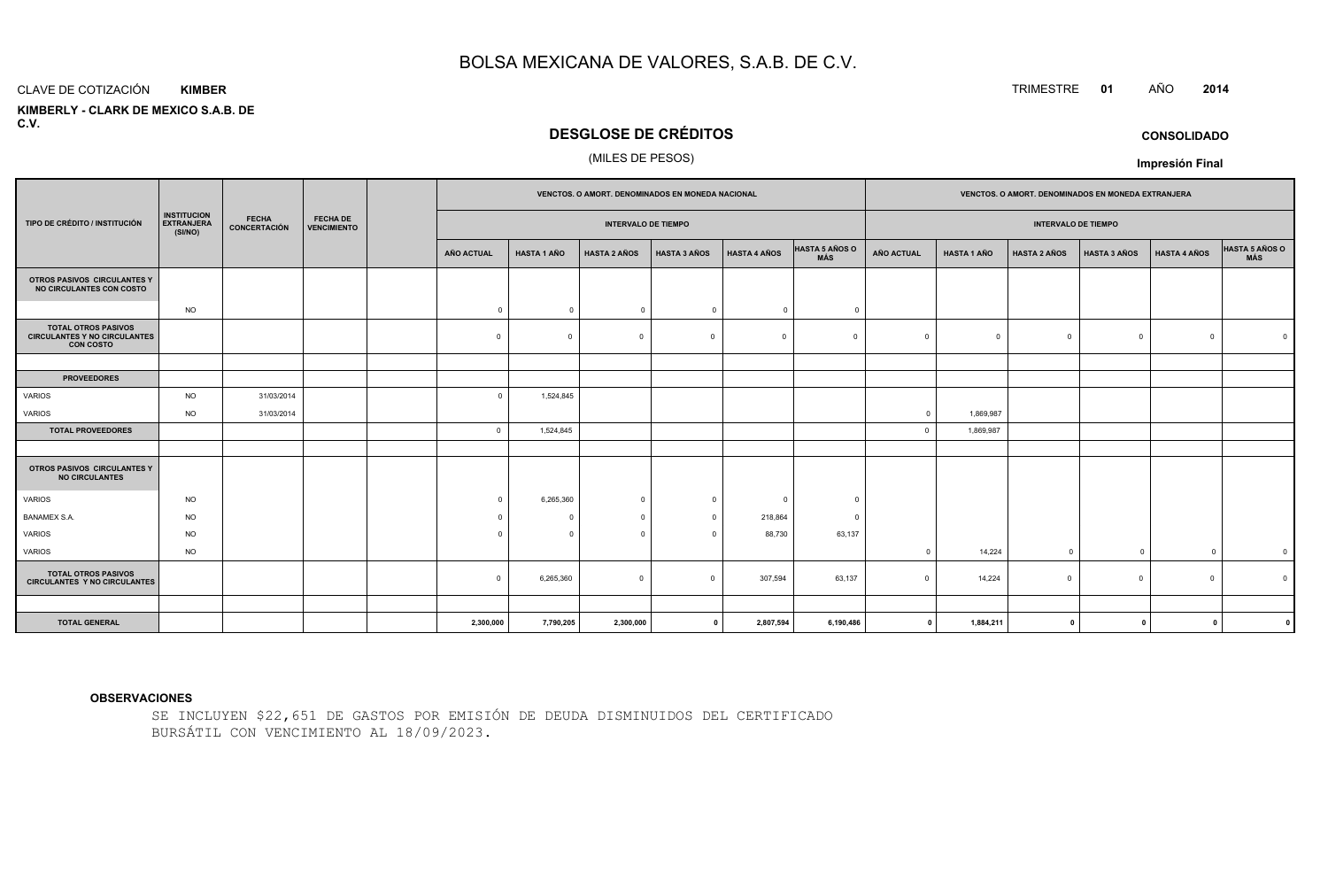#### CLAVE DE COTIZACIÓN: **KIMBER KIMBERLY - CLARK DE MEXICO S.A.B. DE C.V.**

#### **POSICIÓN MONETARIA EN MONEDA EXTRANJERA**

#### **CONSOLIDADO**

#### **(MILES DE PESOS)**

#### **Impresión Final**

| POSICIÓN EN MONEDA EXTRANJERA | <b>DÓLARES</b>                                   |            | <b>OTRAS MONEDAS</b> |                       | <b>TOTAL MILES DE</b> |  |
|-------------------------------|--------------------------------------------------|------------|----------------------|-----------------------|-----------------------|--|
| (MILES DE PESOS)              | MILES DE DÓLARES MILES DE PESOS MILES DE DÓLARES |            |                      | <b>MILES DE PESOS</b> | <b>PESOS</b>          |  |
| <b>ACTIVO MONETARIO</b>       | 77,394                                           | 1,009,992  | 0                    | 0                     | 1,009,992             |  |
| <b>CIRCULANTE</b>             | 77,394                                           | 1,009,992  | 0                    | 0                     | 1,009,992             |  |
| NO CIRCULANTE                 | 0                                                | 0          | 0                    | 0                     | $\mathbf 0$           |  |
| <b>PASIVO</b>                 | 136,985                                          | 1,787,654  | 0                    | 0                     | 1,787,654             |  |
| <b>CIRCULANTE</b>             | 136,985                                          | 1,787,654  | 0                    | 0                     | 1,787,654             |  |
| NO CIRCULANTE                 | 0                                                | 0          | 0                    | 0                     | 0                     |  |
| <b>SALDO NETO</b>             | $-59,591$                                        | $-777,662$ | 0                    | 0                     | $-777,662$            |  |

#### **OBSERVACIONES**

EL TIPO DE CAMBIO UTILIZADO PARA VALUAR ESTAS PARTIDAS FUE DE \$13.05 PESOS POR UN DOLAR ESTADOUNIDENSE.

TRIMESTRE: **01** AÑO: **2014**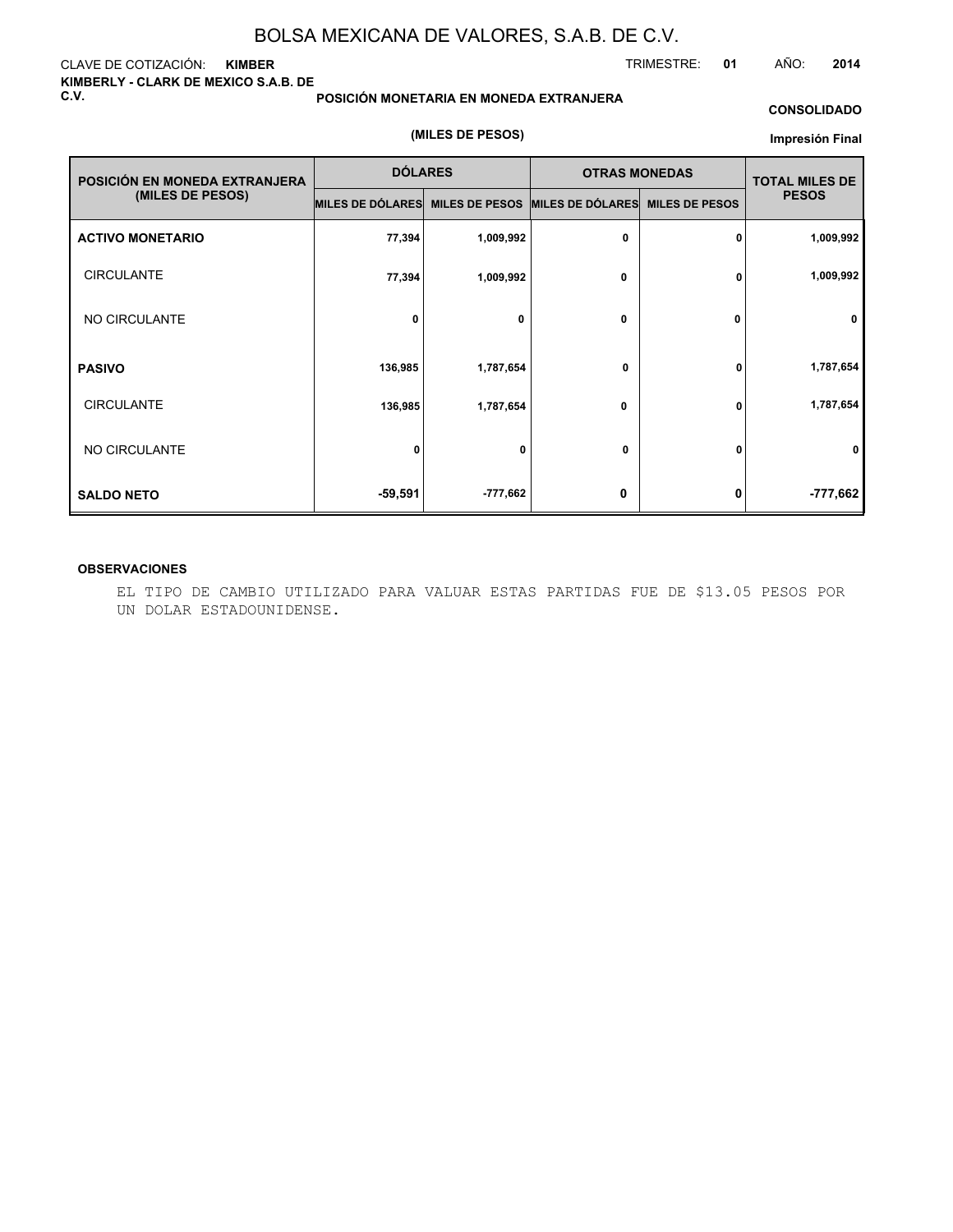| CLAVE DE COTIZACIÓN:                         | <b>KIMBER</b> |                              | TRIMESTRE: | 01 | AÑO:          | 2014                                         |
|----------------------------------------------|---------------|------------------------------|------------|----|---------------|----------------------------------------------|
| KIMBERLY - CLARK DE MEXICO S.A.B. DE<br>C.V. |               | <b>INSTRUMENTOS DE DEUDA</b> |            |    | <b>PAGINA</b> | 1/2<br><b>CONSOLIDADO</b><br>Impresión Final |

### **LIMITACIONES FINANCIERAS SEGÚN CONTRATO, ESCRITURAS DE LA EMISION Y/O TITULO**

LAS OBLIGACIONES DE LOS CERTIFICADOS BURSÁTILES, SON DE HACER Y NO HACER; QUE NO INCLUYEN RESTRICCIONES FINANCIERAS.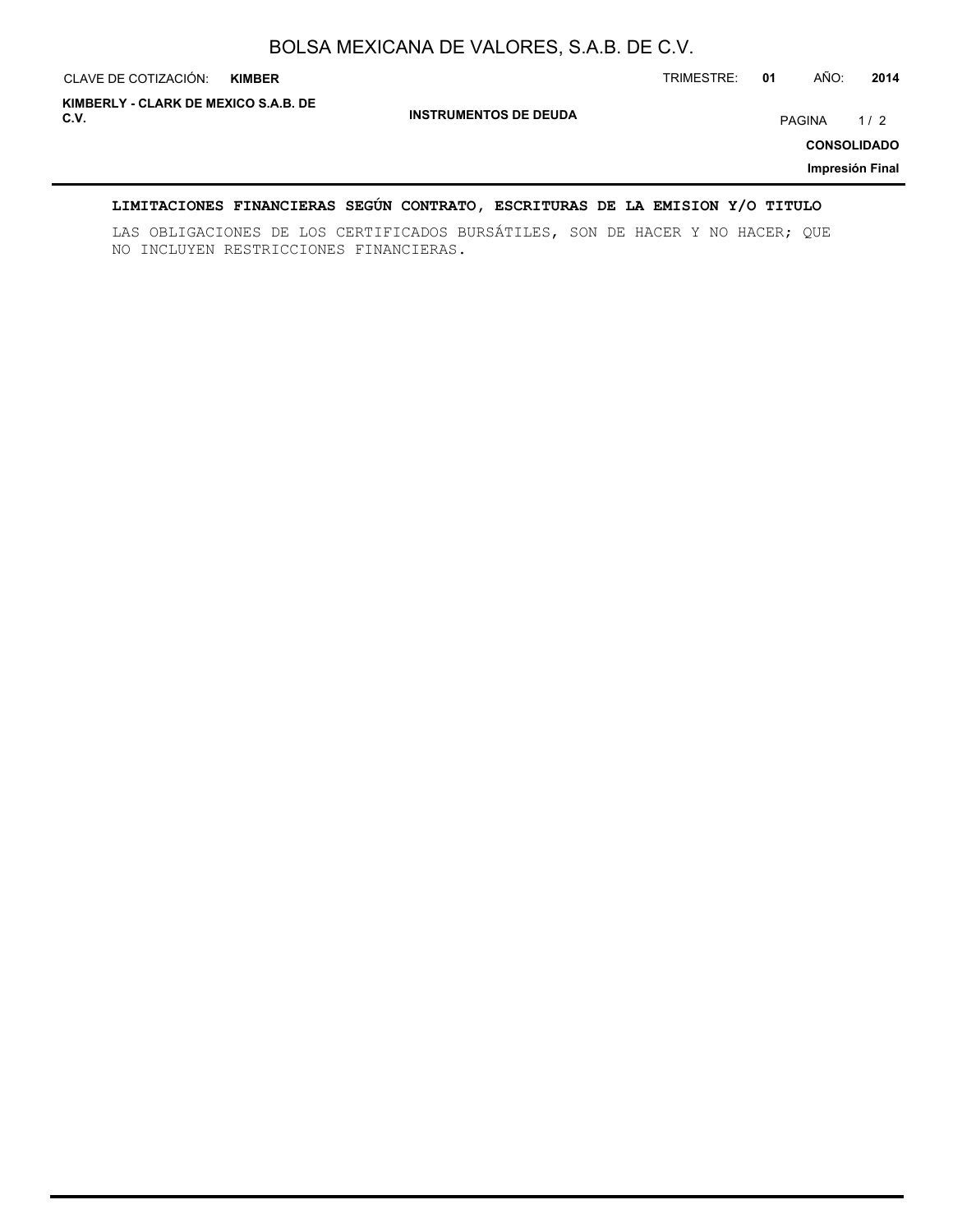| CLAVE DE COTIZACIÓN:                         | <b>KIMBER</b> |                              | TRIMESTRE: | 01            | AÑO: | 2014                                         |
|----------------------------------------------|---------------|------------------------------|------------|---------------|------|----------------------------------------------|
| KIMBERLY - CLARK DE MEXICO S.A.B. DE<br>C.V. |               | <b>INSTRUMENTOS DE DEUDA</b> |            | <b>PAGINA</b> |      | 2/2<br><b>CONSOLIDADO</b><br>Impresión Final |
|                                              |               |                              |            |               |      |                                              |

**SITUACIÓN ACTUAL DE LAS LIMITACIONES FINANCIERAS**

ř.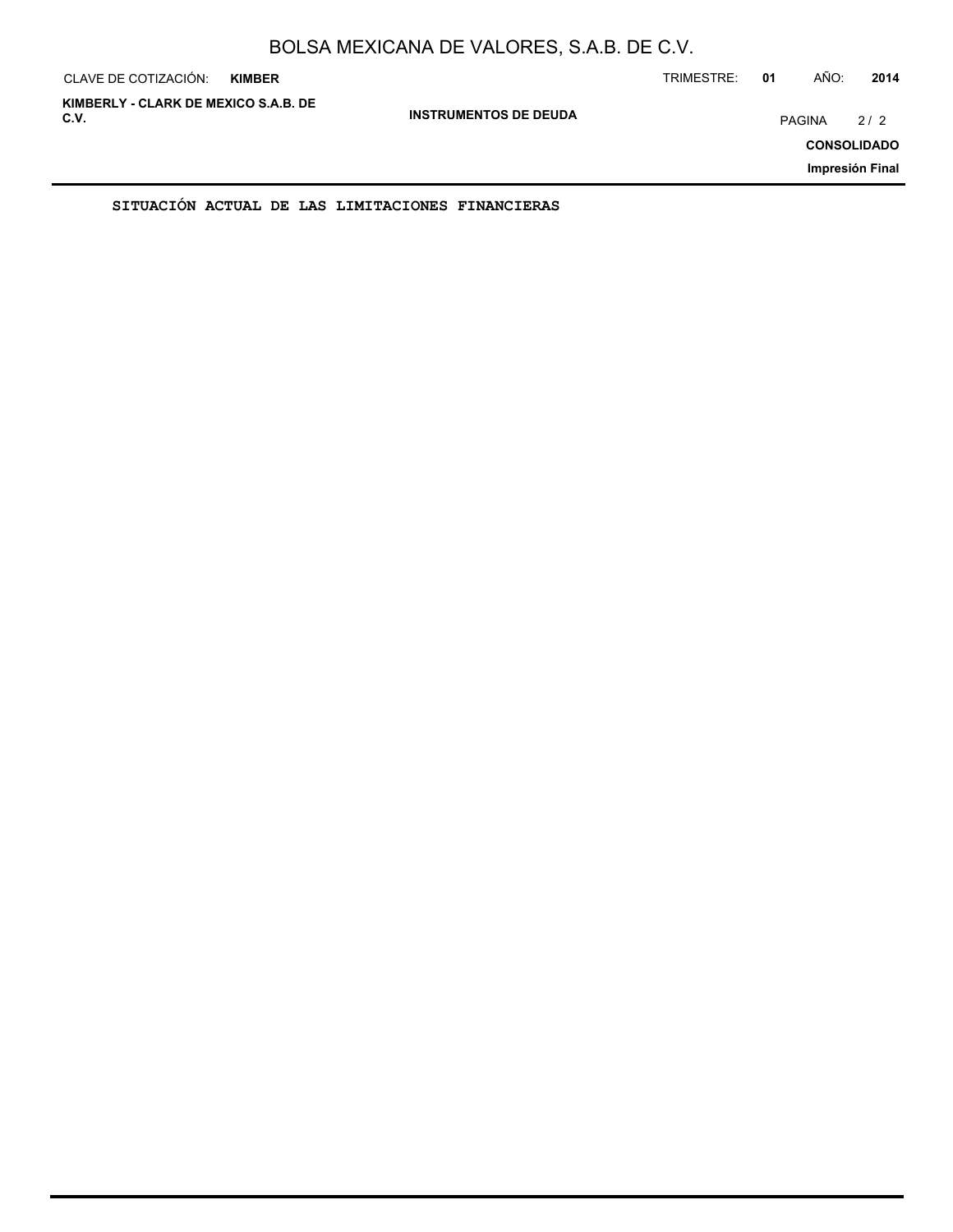CLAVE DE COTIZACIÓN TRIMESTRE **01** AÑO **2014 KIMBER**

**KIMBERLY - CLARK DE MEXICO S.A.B. DE C.V.**

## **DISTRIBUCIÓN DE INGRESOS POR PRODUCTO**

#### **INGRESOS TOTALES (MILES DE PESOS)**

**CONSOLIDADO**

**Impresión Final**

| <b>PRINCIPALES PRODUCTOS O LINEA</b>      | <b>VENTAS</b>  |                | $%$ DE<br><b>PARTICIPACION EN</b> | <b>PRINCIPALES</b> |                 |  |  |  |  |
|-------------------------------------------|----------------|----------------|-----------------------------------|--------------------|-----------------|--|--|--|--|
| <b>DE PRODUCTOS</b>                       | <b>VOLUMEN</b> | <b>IMPORTE</b> | <b>EL MERCADO</b>                 | <b>MARCAS</b>      | <b>CLIENTES</b> |  |  |  |  |
| <b>INGRESOS NACIONALES</b>                |                |                |                                   |                    |                 |  |  |  |  |
| PROD. AL CONSUMIDOR                       | 0              | 6,944,101      | 0.00                              |                    |                 |  |  |  |  |
| INGRESOS POR EXPORTACIÓN                  |                |                |                                   |                    |                 |  |  |  |  |
| <b>INFORMACION TOTAL</b>                  | 0              | 318,386        | 0.00                              |                    |                 |  |  |  |  |
| INGRESOS DE SUBSIDIARIAS EN EL EXTRANJERO |                |                |                                   |                    |                 |  |  |  |  |
| <b>INFORMACION TOTAL</b>                  | 0              | $\Omega$       | 0.00                              |                    |                 |  |  |  |  |
| <b>TOTAL</b>                              | 0              | 7,262,487      |                                   |                    |                 |  |  |  |  |

**OBSERVACIONES**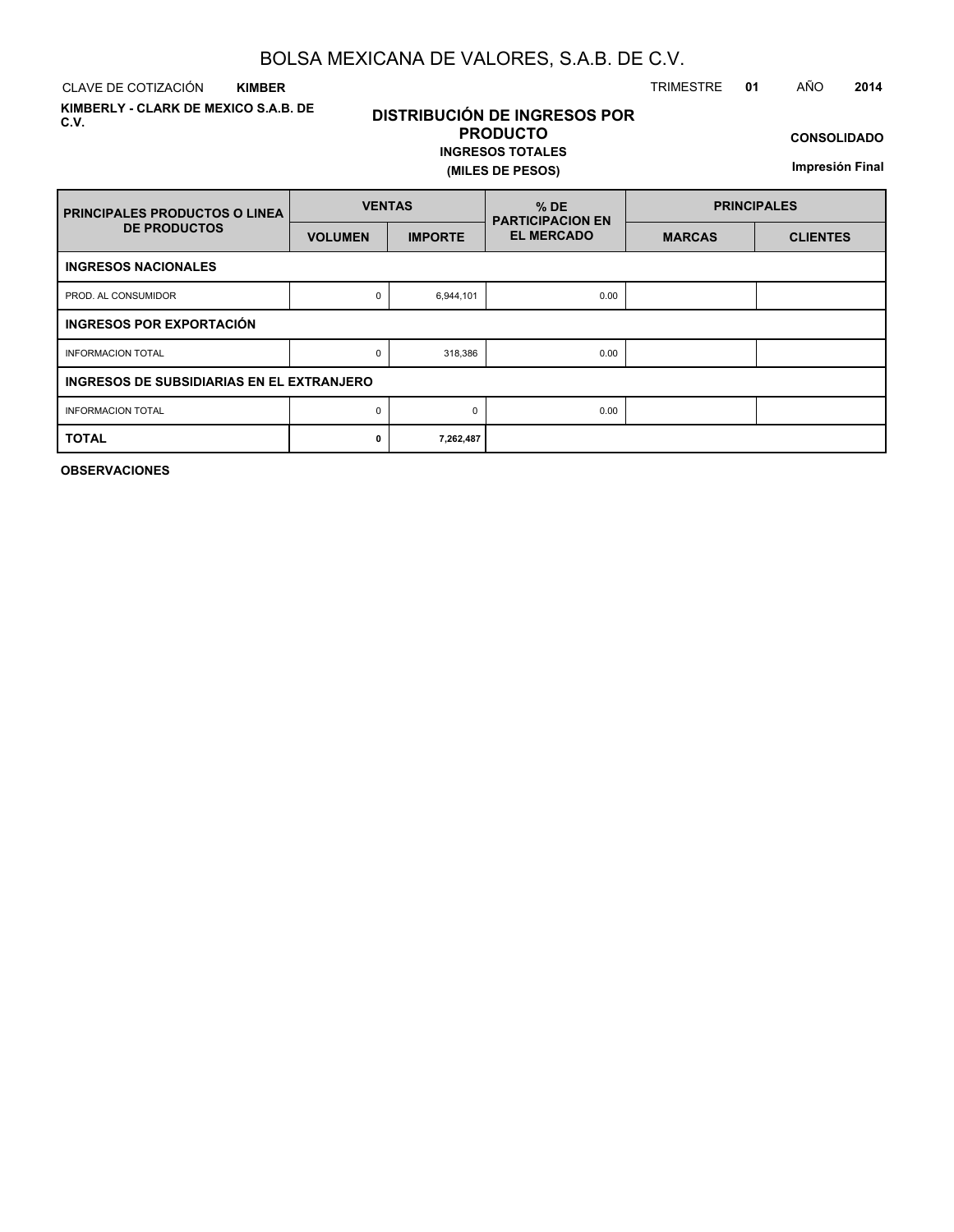**KIMBERLY - CLARK DE MEXICO S.A.B. DE C.V.**CLAVE DE COTIZACIÓN**KIMBER**

## **INTEGRACIÓN DEL CAPITAL SOCIALPAGADO**

#### **CARACTERISTICAS DE LAS ACCIONES**

**CONSOLIDADO**

**Impresión Final**

| <b>SERIES</b> | VALOR NOMINAL(\$) VIGENTE | <b>CUPÓN</b> |                     | <b>NUMERO DE ACCIONES</b> | <b>CAPITAL SOCIAL</b> |                   |             |                 |
|---------------|---------------------------|--------------|---------------------|---------------------------|-----------------------|-------------------|-------------|-----------------|
|               |                           |              | <b>PORCIÓN FIJA</b> | <b>PORCIÓN VARIABLE</b>   | <b>MEXICANOS</b>      | LIBRE SUSCRIPCIÓN | <b>FIJO</b> | <b>VARIABLE</b> |
| lΑ            | 0.00000                   | 41           | 1,626,455,030       |                           | 1,626,455,030         | 0                 | 4,430       | $\mathbf{0}$    |
| lв            | 0.00000                   | 41           | 1,500,353,717       |                           | 0                     | 1,500,353,717     | 4,100       | $\mathbf{0}$    |
| <b>TOTAL</b>  |                           |              | 3,126,808,747       |                           | 1,626,455,030         | 1,500,353,717     | 8,530       | 0               |

**TOTAL DE ACCIONES QUE REPRESENTAN EL CAPITAL SOCIAL PAGADO A LA FECHA DE ENVIO DE LA INFORMACIÓN:**

3,126,808,747

TRIMESTRE

**OBSERVACIONES**

 **<sup>01</sup>** AÑO**<sup>2014</sup>**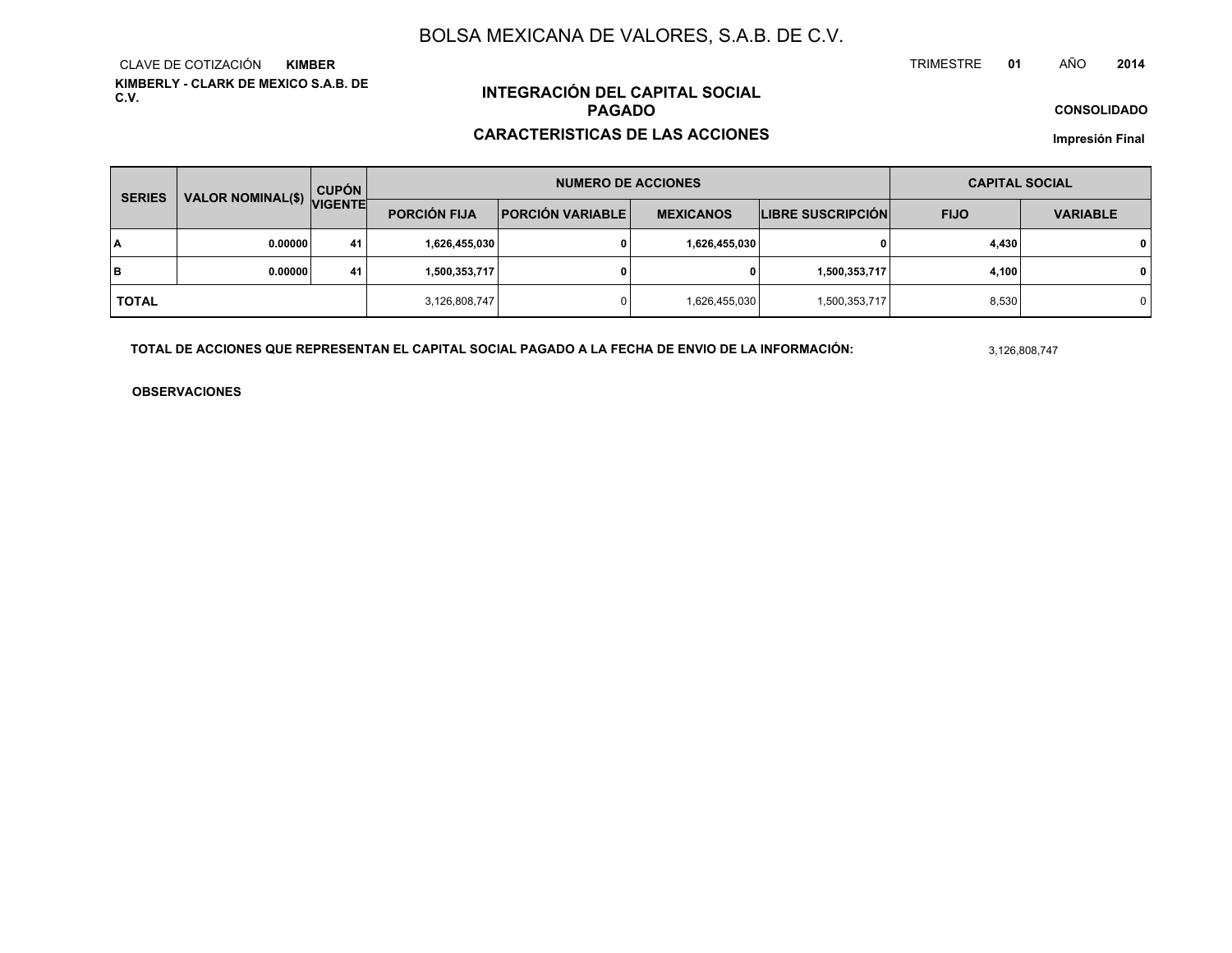CLAVE DE COTIZACIÓN: **KIMBER**

**KIMBERLY - CLARK DE MEXICO S.A.B. DE C.V.** PAGINA **/ 3**

**INSTRUMENTOS FINANCIEROS DERIVADOS**

TRIMESTRE: **01** AÑO: **2014**

 $1/3$ 

**CONSOLIDADO**

**Impresión Final**

INFORMACIÓN CUALITATIVA =======================

KIMBER MANTIENE LA POLÍTICA DE QUE EL USO DE DERIVADOS OBEDEZCA EXCLUSIVAMENTE A FINES DE COBERTURA. LA ENTIDAD CUENTA CON PROCEDIMIENTOS INTERNOS Y CONTROLES QUE VERIFICAN QUE DICHOS INSTRUMENTOS FINANCIEROS CUMPLAN CON ESE FIN.

EL PROCEDIMIENTO QUE SIGUE LA ENTIDAD PARA LA CONTRATACIÓN DE UN INSTRUMENTO FINANCIERO DERIVADO ES EL SIGUIENTE:

EL TESORERO REALIZA UN ANÁLISIS DE LOS RIESGOS (VALOR EN RIESGO), LIQUIDEZ Y ALTERNATIVAS DE COBERTURA QUE EXISTEN EN EL MERCADO Y QUE HAN SIDO EXPUESTOS POR LAS DISTINTAS INSTITUCIONES FINANCIERAS CON LAS QUE LA ENTIDAD TRABAJA. EL TESORERO LE PRESENTA DICHO ESTUDIO Y SU RECOMENDACIÓN AL DIRECTOR DE FINANZAS EL CUAL ANALIZA Y POSTERIORMENTE SOMETE A CONSIDERACIÓN DEL DIRECTOR GENERAL UNA RECOMENDACIÓN. FINALMENTE, TAL RECOMENDACIÓN ES PRESENTADA AL PRESIDENTE DEL CONSEJO QUIEN DA LA APROBACIÓN O NEGATIVA SOBRE LA CONTRATACIÓN DEL INSTRUMENTO FINANCIERO DERIVADO EN CUESTIÓN.

CUANDO UN DERIVADO HA SIDO CONTRATADO, EL ESQUEMA DE COBERTURA A QUE SE REFIERE, SE PRESENTA AL COMITÉ DE AUDITORÍA INTEGRADO POR CONSEJEROS INDEPENDIENTES Y FINALMENTE SE EXPONE AL CONSEJO DE ADMINISTRACIÓN EN LA SESIÓN INMEDIATA SIGUIENTE, CON EL FIN DE MANTENER DEBIDAMENTE INFORMADOS A LOS CONSEJEROS.

RIESGOS SUJETOS DE COBERTURA ============================

EL 100% DE LA DEUDA DE KIMBER ESTÁ DENOMINADA EN PESOS BAJO LA MODALIDAD DE CERTIFICADOS BURSÁTILES DE LARGO PLAZO CON TASAS FIJAS Y VARIABLES. LA ADMINISTRACIÓN SE HA PREOCUPADO POR REDUCIR LA EXPOSICIÓN EN VARIACIONES DE TASAS DE INTERÉS SOBRE DICHOS CERTIFICADOS BURSÁTILES BUSCANDO UN EQUILIBRIO ENTRE TASAS. CUANDO EN EL MERCADO MEXICANO SE HAN GENERADO OPORTUNIDADES PARA MANTENER DICHO BALANCE, LA ENTIDAD HA RECURRIDO A INSTRUMENTOS FINANCIEROS DERIVADOS PARA LOGRAR DICHO FIN.

LA ENTIDAD NO TIENE RESTRICCIONES SOBRE LOS MERCADOS DE NEGOCIACIÓN DONDE SE LLEVEN A CABO DICHOS INSTRUMENTOS FINANCIEROS DERIVADOS, ESTOS ESTARÁN EN FUNCIÓN DE LAS CARACTERÍSTICAS DEL DERIVADO.

KIMBER NO MANTIENE UNA POLÍTICA SOBRE LLAMADAS DE MARGEN NI COLATERALES, ESTAS SE DECIDEN DEPENDIENDO DEL INSTRUMENTO FINANCIERO DERIVADO QUE SE TRATE EN CUESTIÓN.

LOS PROCEDIMIENTOS INTERNOS SON AUDITADOS POR EL AUDITOR INTERNO Y LAS CIFRAS REFLEJADAS EN LOS ESTADOS FINANCIEROS PRODUCTO DE LAS OPERACIONES CON INSTRUMENTOS FINANCIEROS DERIVADOS SON AUDITADAS POR EL DESPACHO DE AUDITORÍA EXTERNO CON EL QUE CUENTA LA ENTIDAD.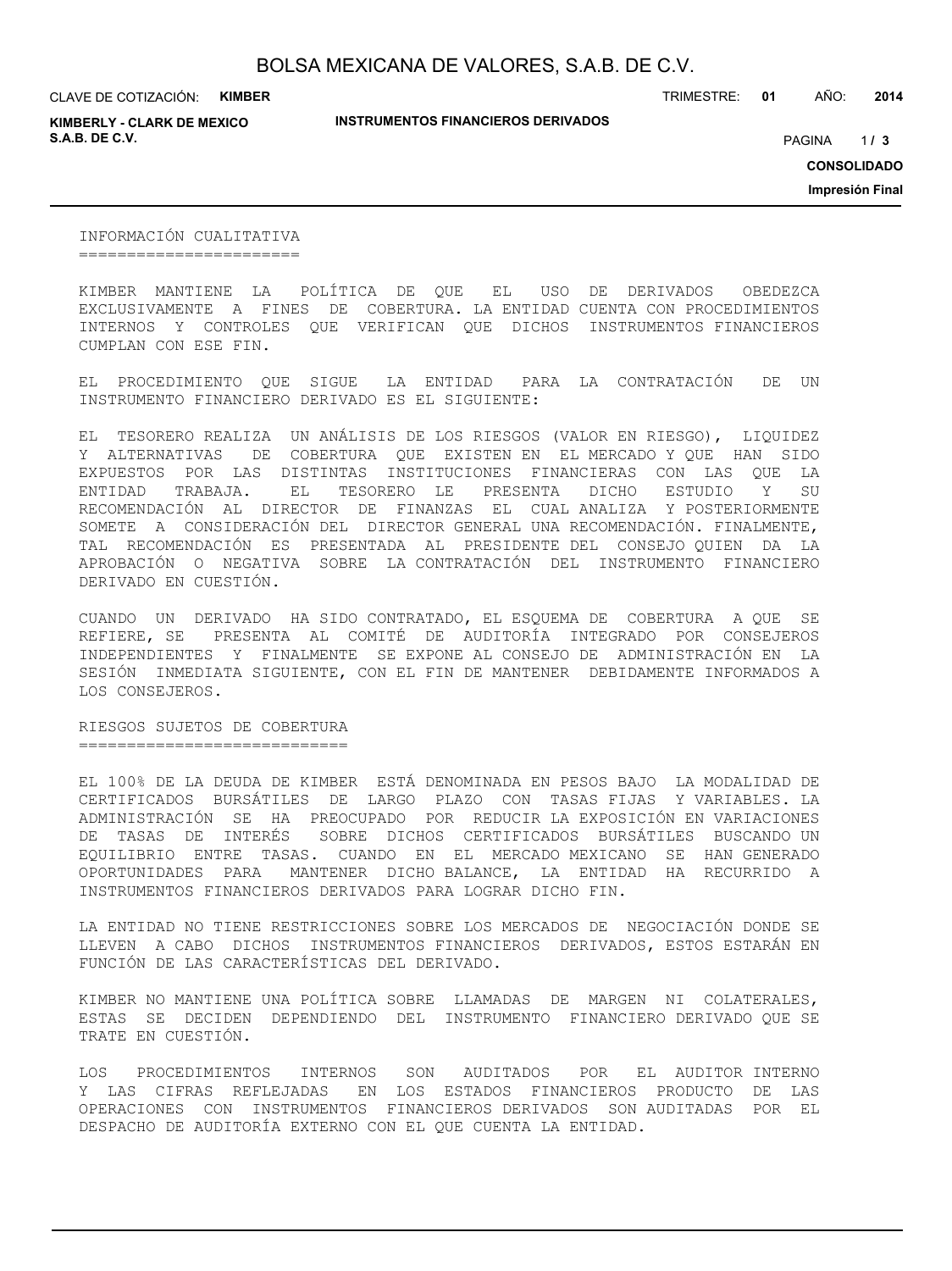CLAVE DE COTIZACIÓN: **KIMBER**

**INSTRUMENTOS FINANCIEROS DERIVADOS**

TRIMESTRE: **01** AÑO: **2014**

**KIMBERLY - CLARK DE MEXICO S.A.B. DE C.V.** PAGINA **/ 3**

 $213$ 

**CONSOLIDADO**

**Impresión Final**

SWAP DE TASAS DE INTERÉS POR CRÉDITOS EN MONEDA NACIONAL ========================================================

AL 31 DE MARZO DE 2014, KIMBER TIENE FINANCIAMIENTOS EN CERTIFICADOS BURSÁTILES POR \$13,250 MILLONES DE PESOS. DE DICHO TOTAL, \$7,800 ESTÁN CONTRATADOS A TASA VARIABLE.

CON LA FINALIDAD DE REDUCIR EL RIESGO EN LAS VARIACIONES EN TASAS DE INTERÉS EL 9 DE JULIO DE 2007 SE REALIZÓ CON EL BANCO NACIONAL DE MÉXICO, S.A. UN CONTRATO DE INTERCAMBIO DE TASAS DE INTERÉS POR UN MONTO DE \$1,500 MILLONES DE PESOS PARA CONVERTIR EL PERFIL DE PAGO DE INTERÉS VARIABLE A TASA FIJA DE 8.01% ANUAL Y CON VENCIMIENTOS MENSUALES. LA FECHA DE VENCIMIENTO DE ESTE CONTRATO ES EL 26 DE JUNIO DE 2017. ESTOS 1,500 MILLONES FORMAN PARTE DE UNA EMISIÓN DE CERTIFICADOS BURSÁTILES POR 2,500 MILLONES EMITIDOS EN 2007, LOS CUALES PAGAN INTERESES A TIIE – 10 PUNTOS BASE.

DEBIDO A QUE TANTO EL IMPORTE COMO LOS VENCIMIENTOS DEL CAPITAL Y LOS PAGOS DE INTERÉS SON IGUALES A LA PORCIÓN DEL CRÉDITO, SE DESIGNÓ A ESTE CONTRATO COMO INSTRUMENTO DE COBERTURA DE FLUJOS DE EFECTIVO.

KIMBER HA MANTENIDO LA POLÍTICA DE USAR A LA MISMA INSTITUCIÓN FINANCIERA CON LA QUE SE CONTRATA EL INSTRUMENTO FINANCIERO DERIVADO COMO AGENTE DE CÁLCULO O VALUADOR, EN ESE SENTIDO LA ENTIDAD RECIBE INFORMACIÓN MENSUAL SOBRE EL VALOR RAZONABLE DE DICHO INSTRUMENTO.

INFORMACIÓN DE RIESGOS EN EL USO DE DERIVADOS E INFORMACIÓN CUANTITATIVA ========================================================================

LA ENTIDAD CUENTA CON RECURSOS PROPIOS Y LÍNEAS DE CRÉDITO NO COMPROMETIDAS CON DIVERSAS INSTITUCIONES FINANCIERAS LAS CUALES PUDIERA ACCESAR PARA ATENDER CUALQUIER NECESIDAD DERIVADA DE REQUERIMIENTOS POR EL USO DE DERIVADOS. AL 31 DE MARZO DE 2014, LA POSICIÓN DE EFECTIVO ES DE \$6,339 MILLONES DE PESOS.

A LA FECHA DE ESTE REPORTE NO SE HA IDENTIFICADO NINGÚN RIESGO O CONTINGENCIA FUTURA EN LA POSICIÓN DE LOS INSTRUMENTOS FINANCIEROS DERIVADOS, DE LA MISMA MANERA NO EXISTE NINGUNA EVENTUALIDAD O CAMBIO EN EL VALOR DE LOS SUBYACENTES QUE IMPLIQUE QUE EL USO DE LOS DERIVADOS ACTUALMENTE CONTRATADOS DIFIERA DE LOS ORIGINALMENTE CONTRATADOS NI QUE IMPLIQUE LA PÉRDIDA PARCIAL O TOTAL DE LAS COBERTURAS, POR LO TANTO, SE ESTIMA NO ASUMIR NUEVAS OBLIGACIONES CON RELACIÓN A ESTOS DERIVADOS.

EL VALOR RAZONABLE DE ESTOS CONTRATOS ES UN PASIVO A LARGO PLAZO POR \$218.9 MILLONES DE PESOS Y LA CONTRAPARTIDA NETA DE IMPUESTOS SE PRESENTA COMO PARTE DE OTROS RESULTADOS INTEGRALES EN EL CAPITAL CONTABLE. DURANTE 2014 SE RECONOCIÓ UN EFECTO DESFAVORABLE EN LOS RESULTADOS DEL PERIODO POR \$16.2 MILLONES DE PESOS.

DURANTE EL TRIMESTRE, NO SE VENCIÓ NINGÚN INSTRUMENTO FINANCIERO DERIVADO. DE LA MISMA MANERA, NINGUNA LLAMADA DE MARGEN FUE RECIBIDA DURANTE DICHO PERIODO.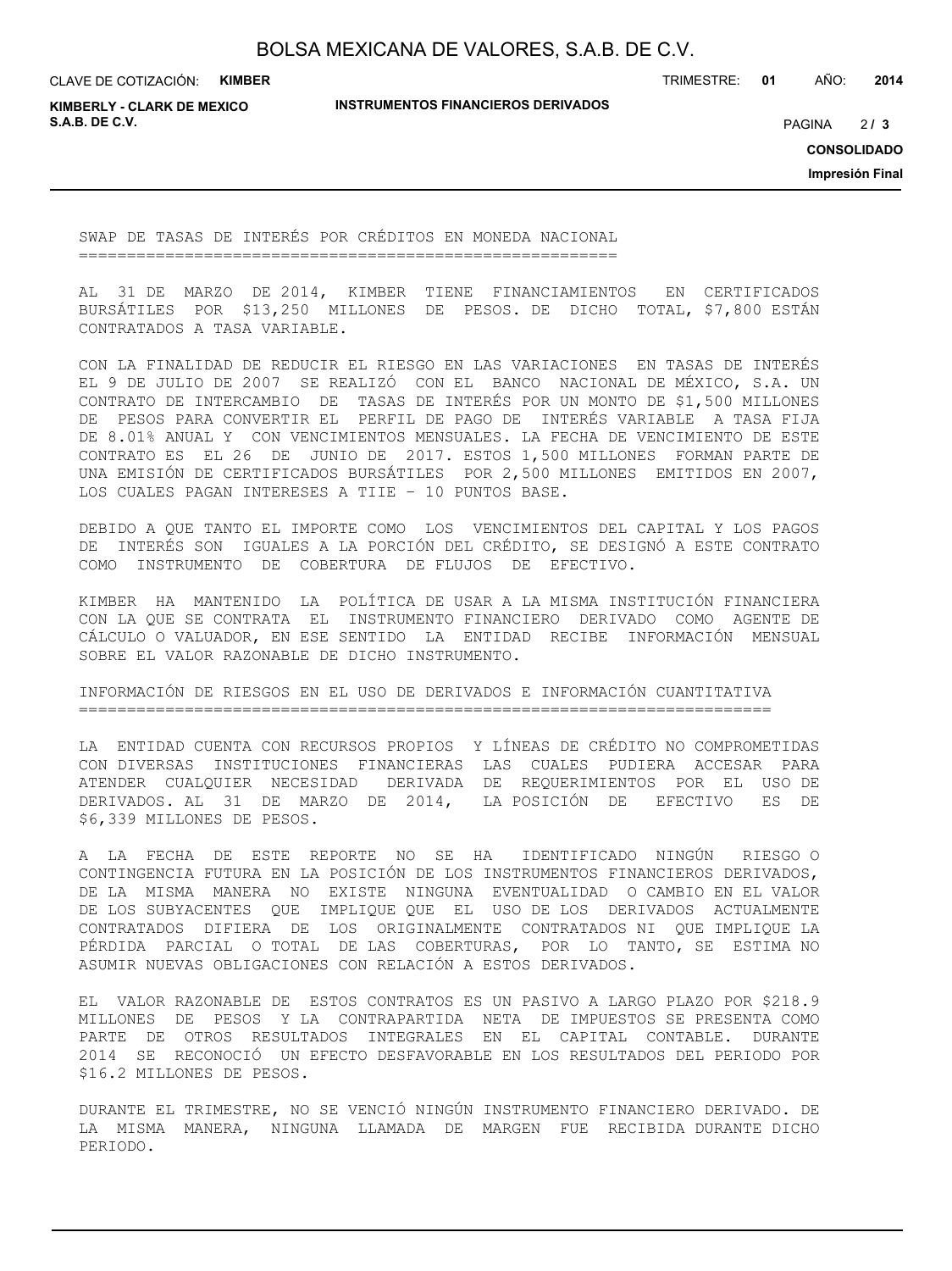**INSTRUMENTOS FINANCIEROS DERIVADOS** CLAVE DE COTIZACIÓN: **KIMBER** TRIMESTRE: **01** AÑO: **2014 KIMBERLY - CLARK DE MEXICO S.A.B. DE C.V.** PAGINA **/ 3**

 $3/3$ 

**CONSOLIDADO**

**Impresión Final**

AL 31 DE MARZO DE 2014, NO SE HA PRESENTADO NINGÚN INCUMPLIMIENTO CON RELACIÓN A ESTOS INSTRUMENTOS FINANCIEROS DERIVADOS.

AUN CUANDO DICHOS INSTRUMENTOS FINANCIEROS DERIVADOS NO ESTÁ NI REMOTAMENTE CERCANO A LOS LÍMITES IMPUESTOS POR LA CNBV PARA PRESENTAR LA TABLA 1, ÉSTA SE ADJUNTA EN ARAS DE ACLARAR AÚN MÁS LA INFORMACIÓN A NUESTROS INVERSIONISTAS.

(CIFRAS EN MILLONES DE PESOS)

| TIPO      | FINES     | MONTO    | VALOR DEL ACTIVO |           | VALOR            |       | MONTOS     | COLATERAL      |  |
|-----------|-----------|----------|------------------|-----------|------------------|-------|------------|----------------|--|
| DE        | DE        | NOCIONAL | SUBYACENTE/      | RAZONABLE |                  | DE    | /LINEAS DE |                |  |
| DERIVADO, | COBERT.   | /VALOR   | VARIABLE DE      |           |                  |       | VENC.      | CREDITO/       |  |
| VALOR     | U OTROS   | NOMINAL  | REFERENCIA       |           |                  |       | <b>POR</b> | <b>VALORES</b> |  |
| O         | FINES     |          | TRIM.            | TRIM.     | TRIM.            | TRIM. | AÑO        | DADOS EN       |  |
| CONTRATO  | TALES     |          | ACTUAL           | ANT.      | ACTUAL           | ANT.  |            | GARANTIA       |  |
|           | COMO      |          |                  |           |                  |       |            |                |  |
|           | NEGOCIAC. |          |                  |           |                  |       |            |                |  |
|           |           |          |                  |           |                  |       |            |                |  |
| SWAP      | COBER-    | \$1,500  | TIEE             | TIIE      | $$218.9$ \$160.1 |       | N/A        | N/A            |  |
| DE        | TURA      |          | $-0.10%$         | $-0.10%$  |                  |       |            |                |  |
| TASA      |           |          |                  |           |                  |       |            |                |  |
| DE        |           |          |                  |           |                  |       |            |                |  |
| INTERÉS   |           |          |                  |           |                  |       |            |                |  |

#### ANÁLISIS DE SENSIBILIDAD Y CAMBIOS EN EL VALOR RAZONABLE ========================================================

DEBIDO A QUE EL DERIVADO CON LOS QUE CUENTA LA ENTIDAD AL CIERRE DEL EJERCICIO ES UN DERIVADO DE COBERTURA, NO SE REQUIERE DE UN ANÁLISIS DE SENSIBILIDAD. INDEPENDIENTEMENTE DEL VALOR DEL SUBYACENTE, DEBIDO A QUE TANTO EL IMPORTE COMO LOS VENCIMIENTOS DE CAPITAL Y LOS PAGOS DE INTERÉS SON IGUALES A LA PORCIÓN DEL CRÉDITO, DICHO DERIVADO ES EFECTIVO Y LO SERÁN HASTA SU VENCIMIENTO.